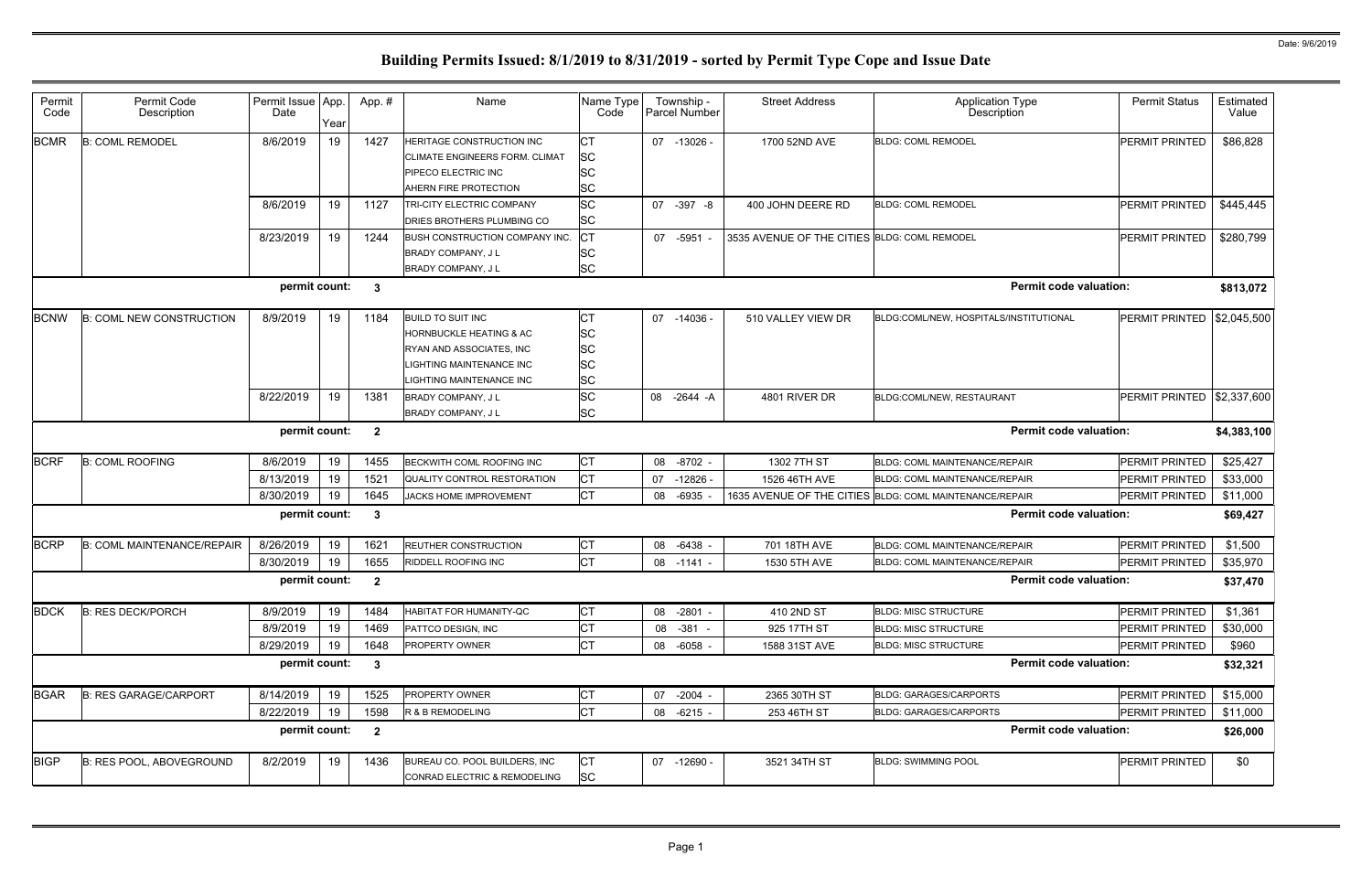| Permit<br>Code | Permit Code<br>Description          | Permit Issue App.<br>Date | Year | App.#                   | Name                                                              | Name Type<br>Code                   | Township -<br>Parcel Number | <b>Street Address</b> | <b>Application Type</b><br>Description | <b>Permit Status</b>    | Estimated<br>Value |
|----------------|-------------------------------------|---------------------------|------|-------------------------|-------------------------------------------------------------------|-------------------------------------|-----------------------------|-----------------------|----------------------------------------|-------------------------|--------------------|
|                |                                     | permit count:             |      | - 1                     |                                                                   |                                     |                             |                       | <b>Permit code valuation:</b>          |                         | \$0                |
| <b>BMAR</b>    | <b>B: RES MAINTENANCE/REPAIR</b>    | 8/6/2019                  | 19   | 1452                    | <b>MAINTENANCE PRO TEAM</b>                                       | <b>CT</b>                           | 08 -2053 -                  | 2518 5TH AVE          | <b>BLDG: RES MAINTENANCE/REPAIR</b>    | <b>PERMIT PRINTED</b>   | \$16,250           |
|                |                                     |                           |      |                         | <b>PRECISION AIR HTG &amp; AC INC</b>                             | <b>SC</b>                           |                             |                       |                                        |                         |                    |
|                |                                     | 8/6/2019                  | 19   | 1440                    | <b>ZELNIO CONSTRUCTION, JOHN</b>                                  | <b>CT</b>                           | 08 -7940 -                  | 2038 14TH ST          | <b>BLDG: RES MAINTENANCE/REPAIR</b>    | PERMIT PRINTED          | \$4,000            |
|                |                                     | 8/9/2019                  | 19   | 1471                    | DAN HANELL CONSTRUCTION INC                                       | <b>CT</b>                           | 07<br>-11019                | 4716 18TH AVENUE CT   | <b>BLDG: RES MAINTENANCE/REPAIR</b>    | <b>PERMIT PRINTED</b>   | \$2,000            |
|                |                                     | 8/9/2019                  | 19   | 1489                    | <b>FELDCO FACTORY DIRECT LLC</b>                                  | <b>CT</b>                           | 08 -6177 -                  | 4235 8TH AVE          | <b>BLDG: RES MAINTENANCE/REPAIR</b>    | <b>PERMIT PRINTED</b>   | \$16,151           |
|                |                                     | 8/9/2019                  | 19   | 1490                    | <b>FELDCO FACTORY DIRECT LLC</b>                                  | <b>CT</b>                           | 08<br>$-8290$               | 1925 6TH AVE          | <b>BLDG: RES MAINTENANCE/REPAIR</b>    | <b>PERMIT PRINTED</b>   | \$2,007            |
|                |                                     | 8/16/2019                 | 19   | 1548                    | <b>PROPERTY OWNER</b>                                             | <b>CT</b>                           | 08 -5919 -                  | 716 4TH AVE           | <b>BLDG: RES MAINTENANCE/REPAIR</b>    | <b>PERMIT PRINTED</b>   | \$2,050            |
|                |                                     | 8/23/2019                 | 19   | 1612                    | BENNETT CONSTRUCTION, M J                                         | <b>CT</b>                           | -9997 -<br>07               | 4213 35TH AVE         | <b>BLDG: RES MAINTENANCE/REPAIR</b>    | <b>PERMIT PRINTED</b>   | \$10,370           |
|                |                                     | 8/23/2019                 | 19   | 1613                    | BENNETT CONSTRUCTION, M J                                         | <b>CT</b>                           | $-3534$ .<br>08             | 1046 25TH AVENUE CT   | <b>BLDG: RES MAINTENANCE/REPAIR</b>    | PERMIT PRINTED          | \$6,309            |
|                |                                     | 8/23/2019                 | 19   | 1611                    | BENNETT CONSTRUCTION, M J                                         | <b>CT</b>                           | -8950 -<br>08               | 1673 30TH AVE         | <b>BLDG: RES MAINTENANCE/REPAIR</b>    | <b>FINAL INSPECTION</b> | \$2,365            |
|                |                                     | permit count:             |      | 9                       |                                                                   |                                     |                             |                       | <b>Permit code valuation:</b>          |                         | \$61,502           |
| <b>BNP</b>     | <b>B: "WORKING WITHOUT A PERMIT</b> | 8/16/2019                 | 19   | 1184                    | <b>BUILD TO SUIT INC</b>                                          | IСТ                                 | 07 -14036 -                 | 510 VALLEY VIEW DR    | BLDG:COML/NEW, HOSPITALS/INSTITUTIONAL | <b>PERMIT PRINTED</b>   | \$2,045,500        |
|                |                                     |                           |      |                         | <b>HORNBUCKLE HEATING &amp; AC</b>                                | <b>SC</b>                           |                             |                       |                                        |                         |                    |
|                |                                     |                           |      |                         | RYAN AND ASSOCIATES, INC                                          | <b>SC</b>                           |                             |                       |                                        |                         |                    |
|                |                                     |                           |      |                         | LIGHTING MAINTENANCE INC                                          | <b>SC</b>                           |                             |                       |                                        |                         |                    |
|                |                                     |                           |      |                         | LIGHTING MAINTENANCE INC                                          | <b>SC</b>                           |                             |                       |                                        |                         |                    |
|                |                                     | permit count:             |      |                         |                                                                   |                                     |                             |                       | <b>Permit code valuation:</b>          |                         | \$2,045,500        |
| <b>BRI</b>     | <b>B: RES INVESTIGATION</b>         | 8/5/2019                  | 19   | 1439                    | <b>PROPERTY OWNER</b>                                             | <b>CT</b>                           | 08<br>$-3096 - 20$          | 3206 4TH ST           | <b>INVESTIGATION</b>                   | <b>PERMIT PRINTED</b>   | \$0                |
|                |                                     | 8/12/2019                 | 19   | 1499                    | MAINTENANCE PRO TEAM                                              | <b>CT</b>                           | 08 -1402 -                  | 840 15TH STREET A     | <b>INVESTIGATION</b>                   | <b>PERMIT PRINTED</b>   | \$0                |
|                |                                     | 8/12/2019                 | 19   | 1498                    | MAINTENANCE PRO TEAM                                              | <b>CT</b>                           | $-3161 -$<br>08             | 1848 3RD ST           | <b>INVESTIGATION</b>                   | PERMIT PRINTED          | \$0                |
|                |                                     | 8/27/2019                 | 19   | 1637                    | <b>PROPERTY OWNER</b>                                             | <b>CT</b>                           | 08 -7789 -                  | 543 26TH AVE          | <b>INVESTIGATION</b>                   | <b>FINAL INSPECTION</b> | \$0                |
|                |                                     | permit count:             |      | - 4                     |                                                                   |                                     |                             |                       | <b>Permit code valuation:</b>          |                         | \$0                |
| <b>BRML</b>    | <b>B: RES REMODEL</b>               | 8/2/2019                  | 19   | 1437                    | <b>DURIAN BUILDERS</b><br>WEISSER & SONS ELECTRIC<br><b>WIRTH</b> | <b>CT</b><br><b>SC</b><br><b>SC</b> | 07 -11599 -                 | 3519 36TH ST          | <b>BLDG: RES REMODEL</b>               | PERMIT PRINTED          | \$34,000           |
|                |                                     | 8/6/2019                  | 19   | 1451                    | MAINTENANCE PRO TEAM<br><b>PRECISION AIR HTG &amp; AC INC</b>     | <b>CT</b><br><b>SC</b>              | 08 -3096 -20                | 3206 4TH ST           | <b>BLDG: RES REMODEL</b>               | <b>PERMIT PRINTED</b>   | \$19,000           |
|                |                                     | permit count:             |      | $\overline{\mathbf{2}}$ |                                                                   |                                     |                             |                       | <b>Permit code valuation:</b>          |                         | \$53,000           |
| <b>BRRF</b>    | <b>B: RES ROOFING</b>               | 8/1/2019                  | 19   | 1422                    | QUALITY CONSTRUCTION SVCS INC                                     | <b>CT</b>                           | 08 -5057 -11                | 2620 10TH ST          | <b>BLDG: RES MAINTENANCE/REPAIR</b>    | PERMIT PRINTED          | \$10,000           |
|                |                                     | 8/1/2019                  | 19   | 1424                    | QC GENERAL, INC                                                   | <b>CT</b>                           | 08 -610 -                   | 5437 10TH AVE         | <b>BLDG: RES MAINTENANCE/REPAIR</b>    | <b>PERMIT PRINTED</b>   | \$4,900            |
|                |                                     | 8/1/2019                  | 19   | 1426                    | QC GENERAL, INC                                                   | <b>CT</b>                           | 09 -3394 -5                 | 100 18TH AVE          | <b>BLDG: RES MAINTENANCE/REPAIR</b>    | PERMIT PRINTED          | \$3,900            |
|                |                                     | 8/6/2019                  | 19   | 1448                    | <b>BATES ROOFING</b>                                              | СT                                  | 07<br>$-13608 - 3$          | 3736 53RD ST          | <b>BLDG: RES MAINTENANCE/REPAIR</b>    | PERMIT PRINTED          | \$18,200           |
|                |                                     | 8/6/2019                  | 19   | 1447                    | ALL MAJOR RESTORATIONS LLC                                        | <b>CT</b>                           | 07 -909 -                   | 4113 18TH AVE         | <b>BLDG: RES MAINTENANCE/REPAIR</b>    | PERMIT PRINTED          | \$4,500            |
|                |                                     | 8/6/2019                  | 19   | 1450                    | PETERSON CONSTRUCTION, JODY                                       | <b>CT</b>                           | 08 -193 -                   | 201 13TH AVE          | <b>BLDG: RES MAINTENANCE/REPAIR</b>    | PERMIT PRINTED          | \$7,740            |
|                |                                     | 8/6/2019                  | 19   | 1443                    | ALL MAJOR RESTORATIONS LLC                                        | <b>CT</b>                           | 08 -4184 -                  | 2312 18TH AVENUE A    | <b>BLDG: RES MAINTENANCE/REPAIR</b>    | <b>PERMIT PRINTED</b>   | \$8,900            |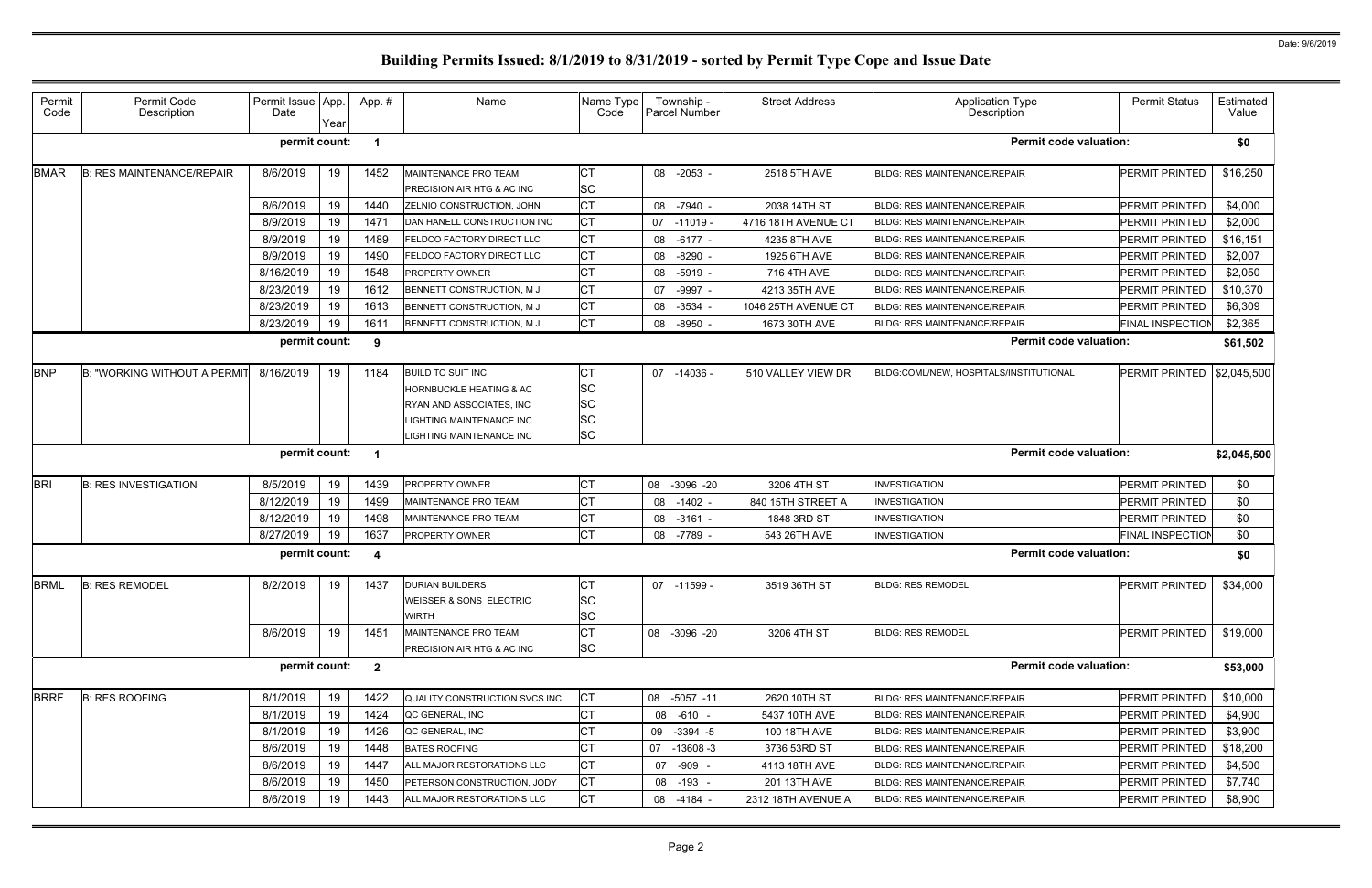| Permit<br>Code | Permit Code<br>Description | Permit Issue<br>Date | App.<br>Year | App.# | Name                             | Name Type<br>Code | Township -<br>Parcel Number | <b>Street Address</b> | <b>Application Type</b><br>Description | <b>Permit Status</b>  | Estimated<br>Value |
|----------------|----------------------------|----------------------|--------------|-------|----------------------------------|-------------------|-----------------------------|-----------------------|----------------------------------------|-----------------------|--------------------|
| <b>BRRF</b>    | <b>B: RES ROOFING</b>      | 8/6/2019             | 19           | 1444  | ALL MAJOR RESTORATIONS LLC       |                   | 08<br>$-4934$ -             | 1408 10TH ST          | <b>BLDG: RES MAINTENANCE/REPAIR</b>    | PERMIT PRINTED        | \$6,000            |
|                |                            | 8/6/2019             | 19           | 1445  | ALL MAJOR RESTORATIONS LLC       |                   | $-8294$<br>08               | 1924 6TH AVE          | <b>BLDG: RES MAINTENANCE/REPAIR</b>    | <b>PERMIT PRINTED</b> | \$4,200            |
|                |                            | 8/9/2019             | 19           | 1468  | SEDLOCK INC                      |                   | -11804 -<br>07              | 2607 45TH ST          | BLDG: RES MAINTENANCE/REPAIR           | PERMIT PRINTED        | \$11,000           |
|                |                            | 8/9/2019             | 19           | 1478  | GREEN VALLEY CONSTRUCTION INC.   |                   | 07<br>$-1208$ -             | 1400 30TH ST          | <b>BLDG: RES MAINTENANCE/REPAIR</b>    | PERMIT PRINTED        | \$28,000           |
|                |                            | 8/9/2019             | 19           | 1466  | ADVANCED CONST & IMPROVEMENT     |                   | $-2333 -$<br>07             | 2930 24TH AVE         | <b>BLDG: RES MAINTENANCE/REPAIR</b>    | PERMIT PRINTED        | \$8,120            |
|                |                            | 8/9/2019             | 19           | 1472  | ALL MAJOR RESTORATIONS LLC       |                   | 07<br>$-5668$               | 2406 44TH ST          | <b>BLDG: RES MAINTENANCE/REPAIR</b>    | <b>PERMIT PRINTED</b> | \$3,900            |
|                |                            | 8/9/2019             | 19           | 1479  | <b>PROPERTY OWNER</b>            |                   | $-1434$<br>08               | 1937 10TH ST          | BLDG: RES MAINTENANCE/REPAIR           | PERMIT PRINTED        | \$2,400            |
|                |                            | 8/9/2019             | 19           | 1474  | ALL MAJOR RESTORATIONS LLC       |                   | $-6254$<br>08               | 417 46TH ST           | <b>BLDG: RES MAINTENANCE/REPAIR</b>    | <b>PERMIT PRINTED</b> | \$5,400            |
|                |                            | 8/9/2019             | 19           | 1482  | A&J CONSTRUCTION                 | СT                | 08<br>$-6425$               | 733 17TH AVE          | <b>BLDG: RES MAINTENANCE/REPAIR</b>    | <b>PERMIT PRINTED</b> | \$12,000           |
|                |                            | 8/9/2019             | 19           | 1476  | ALL MAJOR RESTORATIONS LLC       | СT                | 08<br>-7812 -               | 1818 15TH ST          | <b>BLDG: RES MAINTENANCE/REPAIR</b>    | PERMIT PRINTED        | \$12,300           |
|                |                            | 8/9/2019             | 19           | 1480  | PETERSON CONSTRUCTION, JODY      | <b>CT</b>         | 08<br>$-8512 -$             | 906 40TH STREET CT    | <b>BLDG: RES MAINTENANCE/REPAIR</b>    | PERMIT PRINTED        | \$3,200            |
|                |                            | 8/12/2019            | 19           | 1503  | <b>PROPERTY OWNER</b>            |                   | $-5922$<br>08               | 413 8TH ST            | <b>BLDG: RES MAINTENANCE/REPAIR</b>    | <b>PERMIT PRINTED</b> | \$2,040            |
|                |                            | 8/12/2019            | 19           | 1505  | OLDE TOWN ROOFING                |                   | 08<br>$-7307 -$             | 311 54TH ST           | <b>BLDG: RES MAINTENANCE/REPAIR</b>    | <b>PERMIT PRINTED</b> | \$10,004           |
|                |                            | 8/13/2019            | 19           | 1523  | WIRTALA CONSTRUCTION INC, PAUL   | CT                | 07<br>$-1329$ -             | 2365 32ND ST          | <b>BLDG: RES MAINTENANCE/REPAIR</b>    | <b>PERMIT PRINTED</b> | \$5,000            |
|                |                            | 8/13/2019            | 19           | 1517  | JOSH ACKERLAND CONSTRUCTION      |                   | 07 -13683                   | 2124 43RD ST          | <b>BLDG: RES MAINTENANCE/REPAIR</b>    | PERMIT PRINTED        | \$6,400            |
|                |                            | 8/13/2019            | 19           | 1520  | TRUJILLO CONSTRUCTION            | СT                | $-2509$ -<br>08             | 442 4TH AVE           | <b>BLDG: RES MAINTENANCE/REPAIR</b>    | <b>PERMIT PRINTED</b> | \$7,600            |
|                |                            | 8/13/2019            | 19           | 1518  | JOSH ACKERLAND CONSTRUCTION      |                   | 08<br>$-7443 -$             | 2132 12TH ST          | <b>BLDG: RES MAINTENANCE/REPAIR</b>    | <b>PERMIT PRINTED</b> | \$8,850            |
|                |                            | 8/14/2019            | 19           | 1529  | MIDWEST COMPLETE CONSTRUCTION CT |                   | 07<br>$-13525$              | 3404 33RD ST          | <b>BLDG: RES MAINTENANCE/REPAIR</b>    | <b>PERMIT PRINTED</b> | \$5,400            |
|                |                            | 8/14/2019            | 19           | 1528  | REUTHER CONSTRUCTION             |                   | $-1452$<br>08               | 2537 18TH AVENUE A    | <b>BLDG: RES MAINTENANCE/REPAIR</b>    | PERMIT PRINTED        | \$9,100            |
|                |                            | 8/16/2019            | 19           | 1545  | QC ROOF DRS INC.                 |                   | $-6340$ -<br>07             | 2453 31ST STREET CT   | <b>BLDG: RES MAINTENANCE/REPAIR</b>    | <b>PERMIT PRINTED</b> | \$7,500            |
|                |                            | 8/16/2019            | 19           | 1548  | <b>PROPERTY OWNER</b>            |                   | 08<br>$-5919 -$             | 716 4TH AVE           | <b>BLDG: RES MAINTENANCE/REPAIR</b>    | <b>PERMIT PRINTED</b> | \$2,050            |
|                |                            | 8/19/2019            | 19           | 1558  | ALL MAJOR RESTORATIONS LLC       | <b>CT</b>         | 07<br>-13128 -              | 4822 22ND AVE         | <b>BLDG: COML MAINTENANCE/REPAIR</b>   | PERMIT PRINTED        | \$36,000           |
|                |                            | 8/19/2019            | 19           | 1556  | FISHER CONSTRUCTION SERVICES L   |                   | 08<br>$-4321$               | 2409 16TH AVE         | <b>BLDG: RES MAINTENANCE/REPAIR</b>    | <b>PERMIT PRINTED</b> | \$9,000            |
|                |                            | 8/20/2019            | 19           | 1565  | <b>CREW ROOFING</b>              |                   | $-11522 -$<br>07            | 4734 20TH AVE         | <b>BLDG: RES MAINTENANCE/REPAIR</b>    | FINAL INSPECTION      | \$7,400            |
|                |                            | 8/21/2019            | 19           | 1595  | ALL MAJOR RESTORATIONS LLC       |                   | $-3322$<br>08               | 1923 23RD STREET A    | <b>BLDG: RES MAINTENANCE/REPAIR</b>    | <b>PERMIT PRINTED</b> | \$13,300           |
|                |                            | 8/22/2019            | 19           | 1599  | CALDERON'S CONSTRUCTION OF RI    | IСТ               | 07<br>-12679 -              | 3608 34TH ST          | <b>BLDG: RES MAINTENANCE/REPAIR</b>    | <b>PERMIT PRINTED</b> | \$8,900            |
|                |                            | 8/22/2019            | 19           | 1603  | FOLEY CONTRACTING LLC            |                   | 07 -1366 -                  | 2345 31ST STREET A    | <b>BLDG: RES MAINTENANCE/REPAIR</b>    | <b>PERMIT PRINTED</b> | \$5,900            |
|                |                            | 8/22/2019            | 19           | 1600  | CALDERON'S CONSTRUCTION OF RI    | <b>ICT</b>        | 08<br>-2909 -               | 516 24TH ST           | <b>BLDG: RES MAINTENANCE/REPAIR</b>    | PERMIT PRINTED        | \$4,500            |
|                |                            | 8/22/2019            | 19           | 1608  | R.A. CONSTRUCTION                |                   | 08<br>-2956 -B              | 1021 19TH AVE         | BLDG: RES MAINTENANCE/REPAIR           | PERMIT PRINTED        | \$4,500            |
|                |                            | 8/23/2019            | 19           | 1616  | A&J CONSTRUCTION                 | <b>CT</b>         | 07<br>-12956 -              | 3713 16TH AVE         | <b>BLDG: RES MAINTENANCE/REPAIR</b>    | PERMIT PRINTED        | \$11,000           |
|                |                            | 8/27/2019            | 19           | 1635  | ADVANCED CONST & IMPROVEMENT     | Iст               | 07 -13627 -                 | 5001 26TH AVENUE A CT | <b>BLDG: RES MAINTENANCE/REPAIR</b>    | PERMIT PRINTED        | \$8,605            |
|                |                            | 8/27/2019            | 19           | 1628  | <b>BATES ROOFING</b>             | <b>CT</b>         | 07 -14094 -                 | 11 ORCHARD HILL BLVD  | <b>BLDG: RES MAINTENANCE/REPAIR</b>    | PERMIT PRINTED        | \$39,820           |
|                |                            | 8/27/2019            | 19           | 1629  | <b>FOLEY CONTRACTING LLC</b>     |                   | 08 -416 -2                  | 2329 5TH AVE          | <b>BLDG: RES MAINTENANCE/REPAIR</b>    | PERMIT PRINTED        | \$6,500            |
|                |                            | 8/27/2019            | 19           | 1630  | TRUJILLO CONSTRUCTION            | <b>CT</b>         | 08<br>-4516 -               | 1730 12TH ST          | <b>BLDG: RES MAINTENANCE/REPAIR</b>    | PERMIT PRINTED        | \$10,000           |
|                |                            | 8/27/2019            | 19           | 1627  | <b>FRANCO ENTERPRISES</b>        | Iст               | 08 -5182 -                  | 1119 15TH ST          | <b>BLDG: RES MAINTENANCE/REPAIR</b>    | PERMIT PRINTED        | \$5,200            |
|                |                            | 8/29/2019            | 19           | 1647  | A+ ROOFING & SIDING CO. FORMER   | Iст               | 07<br>-10342 -              | 3510 37TH ST          | <b>BLDG: RES MAINTENANCE/REPAIR</b>    | PERMIT PRINTED        | \$8,000            |
|                |                            | 8/29/2019            | 19           | 1646  | A+ ROOFING & SIDING CO. FORMER   | Iст               | 08<br>-4509 -               | 1702 12TH ST          | <b>BLDG: RES MAINTENANCE/REPAIR</b>    | PERMIT PRINTED        | \$12,000           |
|                |                            | 8/30/2019            | 19           | 1659  | A-1 ROOFING                      | <b>CT</b>         | 07 -359 -                   | 3335 47TH AVE         | BLDG: RES MAINTENANCE/REPAIR           | PERMIT PRINTED        | \$5,225            |
|                |                            | permit count:        |              | 45    |                                  |                   |                             |                       | <b>Permit code valuation:</b>          |                       | \$414,454          |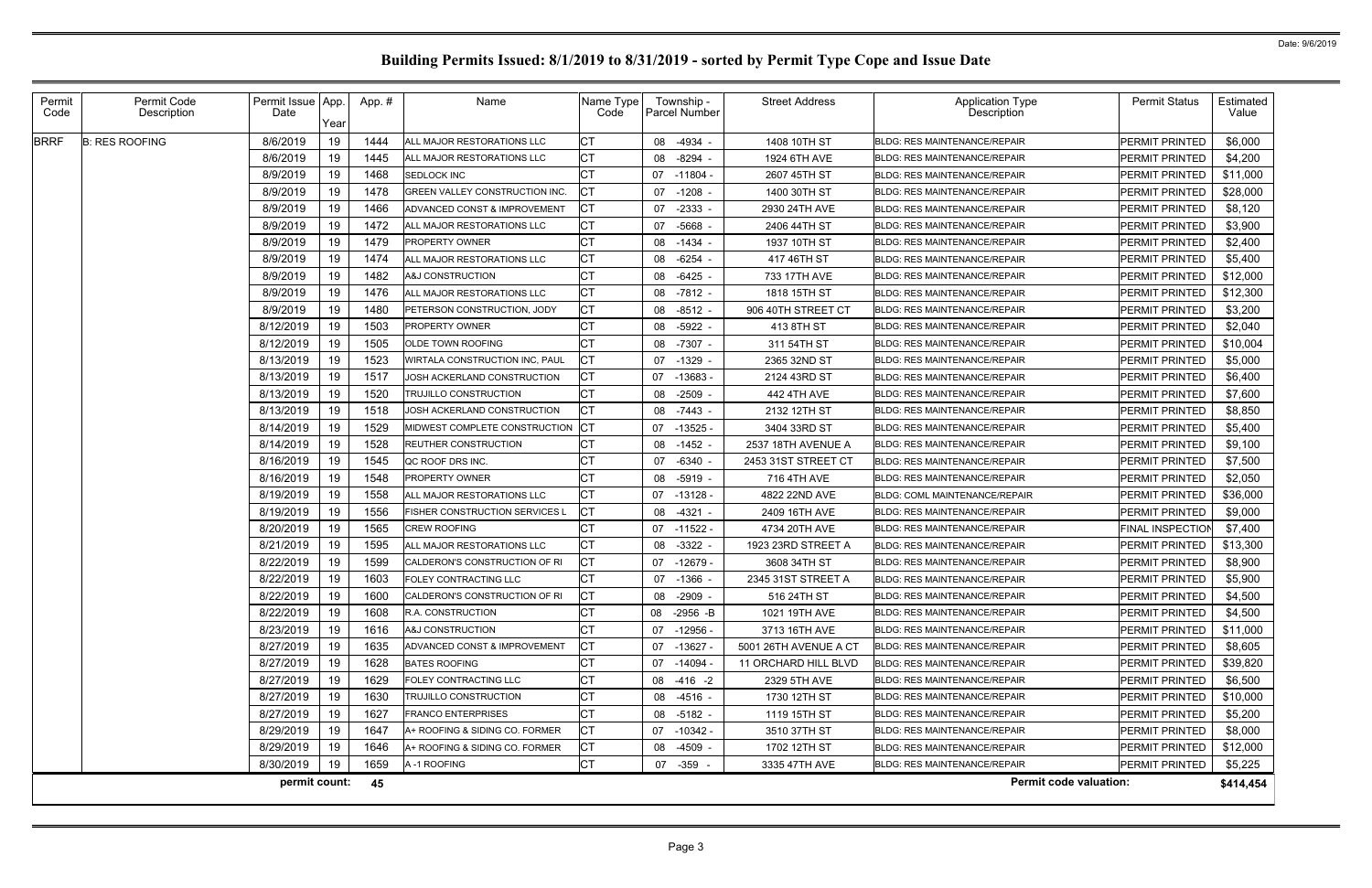| Permit<br>Code | Permit Code<br>Description        | Permit Issue App.<br>Date | Year | App.#                   | Name                                  | Name Type<br>Code | Township -<br><b>Parcel Number</b> | <b>Street Address</b> | <b>Application Type</b><br>Description | <b>Permit Status</b>       | Estimated<br>Value |
|----------------|-----------------------------------|---------------------------|------|-------------------------|---------------------------------------|-------------------|------------------------------------|-----------------------|----------------------------------------|----------------------------|--------------------|
| <b>BRSA</b>    | <b>B: RES ADDITION</b>            | 8/22/2019                 | 19   | 1602                    | <b>PROPERTY OWNER</b>                 | Iст               | 08 -1061 -                         | 410 20TH AVE          | <b>BLDG: RES ADDITION</b>              | PERMIT PRINTED             | \$14,976           |
|                |                                   | permit count:             |      | - 1                     |                                       |                   |                                    |                       | <b>Permit code valuation:</b>          |                            | \$14,976           |
| <b>BRSD</b>    | <b>B: RES SIDING</b>              | 8/6/2019                  | 19   | 1441                    | SUBURBAN CONSTRUCTION INC             | <b>CT</b>         | $-575 - 2$<br>07                   | 3525 19TH AVE         | <b>BLDG: RES MAINTENANCE/REPAIR</b>    | PERMIT PRINTED             | \$9,369            |
|                |                                   | 8/6/2019                  | 19   | 1456                    | <b>B &amp; W HOME IMPROVEMENT CO</b>  | СT                | 07<br>$-8229$ -                    | 1935 44TH ST          | <b>BLDG: RES MAINTENANCE/REPAIR</b>    | <b>FINAL INSPECTION</b>    | \$19,000           |
|                |                                   | 8/6/2019                  | 19   | 1443                    | ALL MAJOR RESTORATIONS LLC            | СT                | $-4184 -$<br>08                    | 2312 18TH AVENUE A    | <b>BLDG: RES MAINTENANCE/REPAIR</b>    | <b>PERMIT PRINTED</b>      | \$8,900            |
|                |                                   | 8/9/2019                  | 19   | 1468                    | SEDLOCK INC                           | СT                | -11804 -<br>07                     | 2607 45TH ST          | <b>BLDG: RES MAINTENANCE/REPAIR</b>    | PERMIT PRINTED             | \$11,000           |
|                |                                   | 8/9/2019                  | 19   | 1473                    | ALL MAJOR RESTORATIONS LLC            |                   | 08<br>$-7242 -$                    | 423 53RD ST           | <b>BLDG: RES MAINTENANCE/REPAIR</b>    | PERMIT PRINTED             | \$4,000            |
|                |                                   | 8/9/2019                  | 19   | 1476                    | ALL MAJOR RESTORATIONS LLC            | СT                | $-7812 -$<br>08                    | 1818 15TH ST          | <b>BLDG: RES MAINTENANCE/REPAIR</b>    | <b>PERMIT PRINTED</b>      | \$12,300           |
|                |                                   | 8/12/2019                 | 19   | 1511                    | A.N.A. IMPROVEMENT                    |                   | $-3509 -$<br>08                    | 2420 12TH ST          | <b>BLDG: RES MAINTENANCE/REPAIR</b>    | PERMIT PRINTED             | \$8,200            |
|                |                                   | 8/14/2019                 | 19   | 1530                    | ACRI, INC.                            |                   | 08<br>-7939 -                      | 1403 21ST AVE         | <b>BLDG: RES MAINTENANCE/REPAIR</b>    | PERMIT PRINTED             | \$16,000           |
|                |                                   | 8/16/2019                 | 19   | 1547                    | <b>PROPERTY OWNER</b>                 |                   | 07<br>$-1933 -$                    | 2369 28TH ST          | <b>BLDG: RES MAINTENANCE/REPAIR</b>    | PERMIT PRINTED             | \$500              |
|                |                                   | 8/16/2019                 | 19   | 1546                    | TRUJILLO CONSTRUCTION                 | СT                | $-2509$ -<br>08                    | 442 4TH AVE           | <b>BLDG: RES MAINTENANCE/REPAIR</b>    | <b>PERMIT PRINTED</b>      | \$5,200            |
|                |                                   | 8/19/2019                 | 19   | 1556                    | <b>FISHER CONSTRUCTION SERVICES L</b> | IСT               | 08<br>$-4321 -$                    | 2409 16TH AVE         | <b>BLDG: RES MAINTENANCE/REPAIR</b>    | <b>PERMIT PRINTED</b>      | \$9,000            |
|                |                                   | 8/20/2019                 | 19   | 1564                    | MIDWEST COMPLETE CONSTRUCTION CT      |                   | 08<br>$-220 - 11$                  | 3211 7TH ST           | <b>BLDG: RES MAINTENANCE/REPAIR</b>    | PERMIT PRINTED             | \$5,000            |
|                |                                   | 8/21/2019                 | 19   | 1595                    | ALL MAJOR RESTORATIONS LLC            |                   | 08<br>$-3322 -$                    | 1923 23RD STREET A    | <b>BLDG: RES MAINTENANCE/REPAIR</b>    | PERMIT PRINTED             | \$13,300           |
|                |                                   | 8/22/2019                 | 19   | 1601                    | CALDERON'S CONSTRUCTION OF RI         | Iст               | $-2909$ -<br>08                    | 516 24TH ST           | <b>BLDG: RES MAINTENANCE/REPAIR</b>    | <b>PERMIT PRINTED</b>      | \$8,800            |
|                |                                   | 8/27/2019                 | 19   | 1634                    | ADVANCED CONST & IMPROVEMENT          | IСТ               | 07 -13631                          | 5032 26TH AVENUE A CT | <b>BLDG: RES MAINTENANCE/REPAIR</b>    | <b>PERMIT PRINTED</b>      | \$10,600           |
|                |                                   | 8/27/2019                 | 19   | 1636                    | <b>PROPERTY OWNER</b>                 | IСТ               | 08<br>$-1127 -$                    | 1630 19TH AVE         | <b>BLDG: RES MAINTENANCE/REPAIR</b>    | PERMIT PRINTED             | \$3,500            |
|                |                                   | 8/27/2019                 | 19   | 1632                    | INNOVATIONS GENERAL CONTRACTOR CT     |                   | $-9096$ .<br>08                    | 711 24TH AVENUE CT    | <b>BLDG: RES MAINTENANCE/REPAIR</b>    | PERMIT PRINTED             | \$13,000           |
|                |                                   | 8/28/2019                 | 19   | 1641                    | <b>PROPERTY OWNER</b>                 |                   | 08<br>$-5922$                      | 413 8TH ST            | <b>BLDG: RES MAINTENANCE/REPAIR</b>    | PERMIT PRINTED             | \$3,325            |
|                |                                   | 8/29/2019                 | 19   | 1649                    | <b>PROPERTY OWNER</b>                 | <b>CT</b>         | 08<br>-2152 -                      | 421 40TH ST           | <b>BLDG: RES MAINTENANCE/REPAIR</b>    | PERMIT PRINTED             | \$3,500            |
|                |                                   | permit count:             |      | 19                      |                                       |                   |                                    |                       | <b>Permit code valuation:</b>          |                            | \$164,494          |
| <b>BSFH</b>    | <b>B: RES SINGLE FAMILY</b>       | 8/19/2019                 | 19   | 1540                    | <b>HAZELWOOD HOMES INC</b>            | СT                | 07 -14966 -                        | 4206 33RD AVE         | BLDG:RES/NEW, SINGLE FAMILY DETACHED   | <b>PERMIT PRINTED</b>      | \$293,500          |
|                |                                   | 8/22/2019                 | 19   | 1492                    | DAVE PROCHASKA CONST.                 |                   | 07 -14793 -                        | 7442 35TH AVE         | BLDG:RES/EXSTG, MULTI-FAMILY BUILD-OUT | PERMIT PRINTED             | \$199,000          |
|                |                                   |                           |      |                         | WATSON PLUMBING AND MECHANICAL SC     |                   |                                    |                       |                                        |                            |                    |
|                |                                   | 8/22/2019                 | 19   | 1491                    | DAVE PROCHASKA CONST.                 |                   | 07 -14794 -                        | 7438 35TH AVE         | BLDG:RES/EXSTG, MULTI-FAMILY BUILD-OUT | PERMIT PRINTED   \$199,000 |                    |
|                |                                   |                           |      |                         | WATSON PLUMBING AND MECHANICAL SC     |                   |                                    |                       |                                        |                            |                    |
|                |                                   | permit count: 3           |      |                         |                                       |                   |                                    |                       | <b>Permit code valuation:</b>          |                            | \$691,500          |
| <b>BSHD</b>    | B: RES SHED/ACCESSORY BLDG        | 8/9/2019                  | 19   | 1481                    | PROPERTY OWNER                        | IСТ               | 07 -6845 -                         | 2525 32ND AVENUE CT   | <b>BLDG: MISC STRUCTURE</b>            | PERMIT PRINTED             | \$1,800            |
|                |                                   | 8/30/2019                 | 19   | 1656                    | <b>PROPERTY OWNER</b>                 | <b>CT</b>         | 07 -7547 -                         | 1915 GLENWOOD DR      | <b>BLDG: MISC STRUCTURE</b>            | PERMIT PRINTED             | \$3,245            |
|                |                                   | permit count:             |      | $\overline{\mathbf{2}}$ |                                       |                   |                                    |                       | <b>Permit code valuation:</b>          |                            | \$5,045            |
| <b>BSMT</b>    | <b>B: RES BASEMENT WATERPROOF</b> | 8/6/2019                  | 19   | 1442                    | ABSOLUTELY DRY BASEMENT WATERP CT     |                   | 08 -3451 -5                        | 3221 9TH ST           | <b>BLDG: RES MAINTENANCE/REPAIR</b>    | PERMIT PRINTED             | \$7,800            |
|                |                                   | 8/13/2019                 | 19   | 1519                    | IOWA ILLINOIS BASEMENT WATERPR        | <b>ICT</b>        | 08 -4474 -                         | 308 15TH AVE          | <b>BLDG: RES MAINTENANCE/REPAIR</b>    | PERMIT PRINTED             | \$6,000            |
|                |                                   | 8/14/2019                 | 19   | 1527                    | ABSOLUTELY DRY BASEMENT WATERPICT     |                   | $08 - 7 -$                         | 2921 12TH AVE         | <b>BLDG: COML MAINTENANCE/REPAIR</b>   | PERMIT PRINTED             | \$7,800            |
|                |                                   | 8/28/2019                 | 19   | 1640                    | ABSOLUTELY DRY BASEMENT WATERPCT      |                   | 07 -2253 -                         | 2443 27TH ST          | <b>BLDG: RES MAINTENANCE/REPAIR</b>    | <b>FINAL INSPECTION</b>    | \$10,000           |
|                |                                   | permit count:             |      | -4                      |                                       |                   |                                    |                       | <b>Permit code valuation:</b>          |                            | \$31,600           |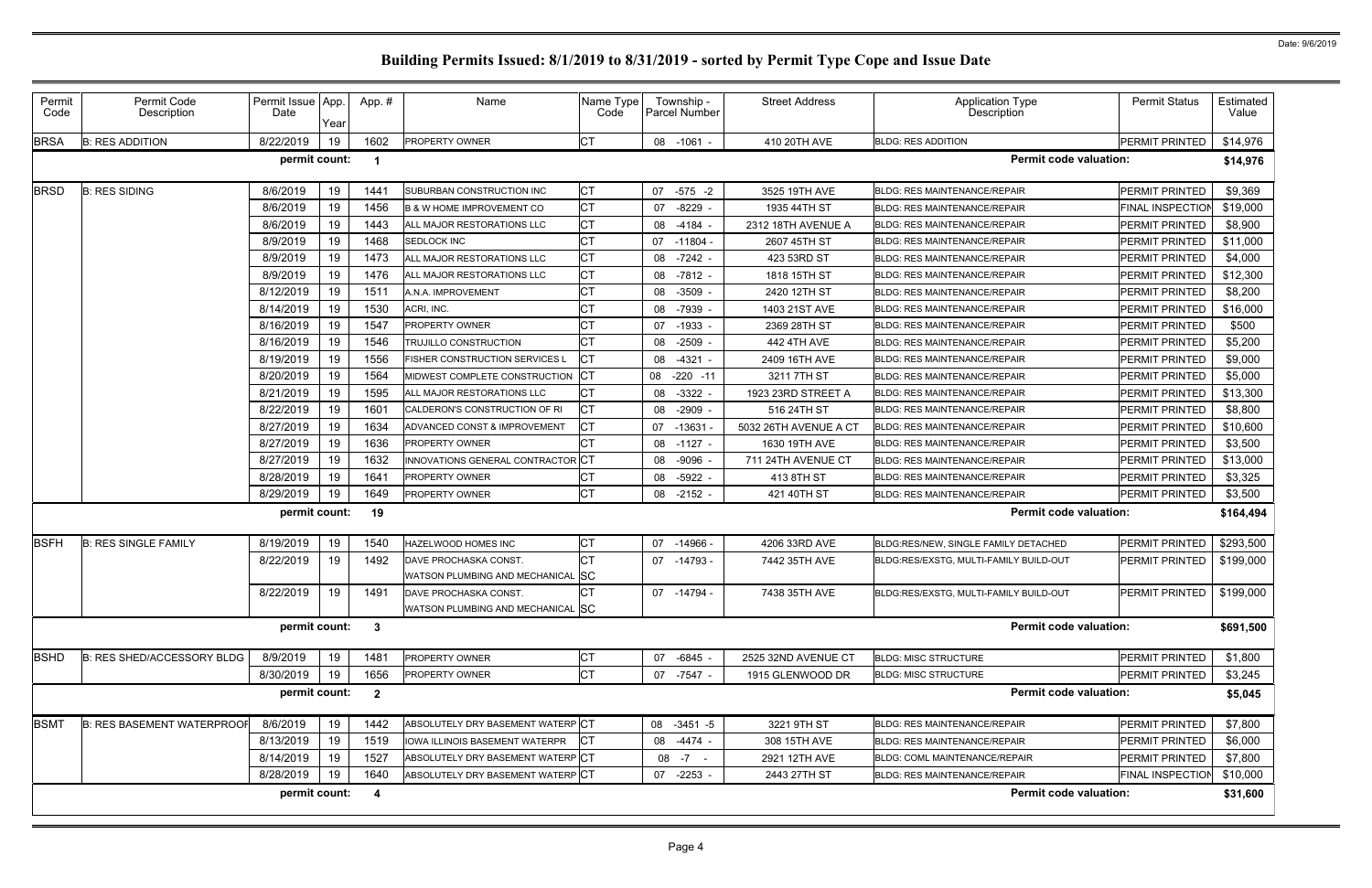| Permit<br>Code   | Permit Code<br>Description          | Permit Issue App.<br>Date | Year | App. #                  | Name                                                                                                                      | Name Type<br>Code                                 | Township -<br><b>Parcel Number</b> | <b>Street Address</b> | <b>Application Type</b><br>Description                      | <b>Permit Status</b>    | Estimated<br>Value |
|------------------|-------------------------------------|---------------------------|------|-------------------------|---------------------------------------------------------------------------------------------------------------------------|---------------------------------------------------|------------------------------------|-----------------------|-------------------------------------------------------------|-------------------------|--------------------|
| <b>BSPK</b>      | <b>B: COML SPRINKLER SYSTEM</b>     | 8/13/2019                 | 19   | 1427                    | HERITAGE CONSTRUCTION INC<br><b>CLIMATE ENGINEERS FORM. CLIMAT</b><br>PIPECO ELECTRIC INC<br>AHERN FIRE PROTECTION        | <b>CT</b><br><b>SC</b><br><b>SC</b><br><b>SC</b>  | 07 -13026 -                        | 1700 52ND AVE         | <b>BLDG: COML REMODEL</b>                                   | <b>PERMIT PRINTED</b>   | \$86,828           |
|                  |                                     | permit count:             |      | $\overline{\mathbf{1}}$ |                                                                                                                           |                                                   |                                    |                       | <b>Permit code valuation:</b>                               |                         | \$86,828           |
| <b>BSTP</b>      | <b>B: STEPS</b>                     | 8/12/2019                 | 19   | 1514                    | <b>PROPERTY OWNER</b>                                                                                                     | <b>CT</b>                                         | 08 -6817 -19                       | 1104 23RD ST          | <b>BLDG: RES MAINTENANCE/REPAIR</b>                         | PERMIT PRINTED          | \$4,500            |
|                  |                                     | permit count:             |      | - 1                     |                                                                                                                           |                                                   |                                    |                       | <b>Permit code valuation:</b>                               |                         | \$4,500            |
| <b>BTWR</b>      | <b>B: COML CELLULAR STATION/TOV</b> | 8/13/2019                 | 19   | 1522                    | MIDWEST UNDERGROUND TECHNOLOGCT                                                                                           |                                                   | 08 -8259 -                         | 421 19TH ST           | <b>BLDG: CELLULAR STATION/TOWER</b>                         | PERMIT PRINTED          | \$40,000           |
|                  |                                     | 8/15/2019                 | 19   | 1542                    | CAPITAL TOWER & COMMUNICTIONS,                                                                                            | <b>ICT</b>                                        | 07<br>$-12414-1$                   | 2425 40TH AVE         | <b>BLDG: CELLULAR STATION/TOWER</b>                         | PERMIT PRINTED          | \$125,000          |
|                  |                                     | permit count:             |      | $\overline{\mathbf{2}}$ |                                                                                                                           |                                                   |                                    |                       | <b>Permit code valuation:</b>                               |                         | \$165,000          |
| DRN <sub>1</sub> | <b>ENG: CLASS 1 DRAINAGE</b>        | 8/1/2019                  | 19   | 1423                    | SUPREME SERVICES CORP OF THE Q                                                                                            | $ _{\rm CT}$                                      | 08 -4137 -31                       | 2631 9TH ST           | <b>ENG: DRAINAGE PERMIT</b>                                 | <b>FINAL INSPECTION</b> | \$0                |
|                  |                                     | 8/6/2019                  | 19   | 1449                    | CROSS CONCRETE CONSTRUCTION                                                                                               | Iст                                               | 07<br>$-13568 - 7$                 | 15 THORNWOOD CT       | <b>BLDG: RES DRIVEWAY</b>                                   | PERMIT PRINTED          | \$13,000           |
|                  |                                     | 8/14/2019                 | 19   | 1525                    | <b>PROPERTY OWNER</b>                                                                                                     | <b>CT</b>                                         | 07<br>$-2004 -$                    | 2365 30TH ST          | <b>BLDG: GARAGES/CARPORTS</b>                               | PERMIT PRINTED          | \$15,000           |
|                  |                                     | 8/19/2019                 | 19   | 1540                    | HAZELWOOD HOMES INC                                                                                                       | <b>CT</b>                                         | 07<br>-14966 -                     | 4206 33RD AVE         | BLDG:RES/NEW, SINGLE FAMILY DETACHED                        | PERMIT PRINTED          | \$293,500          |
|                  |                                     | 8/19/2019                 | 19   | 1559                    | <b>KLARKOWSKI CONSTRUCTION</b>                                                                                            | <b>CT</b>                                         | 07 -5376 -                         | 5302 33RD AVE         | <b>ENG: DRAINAGE PERMIT</b>                                 | <b>PERMIT PRINTED</b>   | \$0                |
|                  |                                     | 8/19/2019                 | 19   | 1557                    | <b>NEW CONCRETE CONSTRUCTION</b>                                                                                          | <b>CT</b>                                         | 07<br>$-7370 - 1$                  | 4921 28TH AVE         | <b>ENG: DRAINAGE PERMIT</b>                                 | <b>PERMIT PRINTED</b>   | \$0                |
|                  |                                     | 8/22/2019                 | 19   | 1609                    | KELLY CONSTRUCTION OF DAV., INC                                                                                           | <b>ICT</b>                                        | 07 -10620 -                        | 4713 48TH STREET A    | <b>ENG: DRAINAGE PERMIT</b>                                 | <b>PERMIT PRINTED</b>   | \$0                |
|                  |                                     | 8/22/2019                 | 19   | 1491                    | DAVE PROCHASKA CONST.<br>WATSON PLUMBING AND MECHANICAL SC                                                                | IСТ                                               | 07<br>-14794 -                     | 7438 35TH AVE         | BLDG:RES/EXSTG, MULTI-FAMILY BUILD-OUT                      | PERMIT PRINTED          | \$199,000          |
|                  |                                     | 8/22/2019                 | 19   | 1381                    | <b>BRADY COMPANY, JL</b><br>BRADY COMPANY, J L                                                                            | <b>SC</b><br><b>SC</b>                            | -2644 -A<br>08                     | 4801 RIVER DR         | BLDG:COML/NEW, RESTAURANT                                   | PERMIT PRINTED          | \$2,337,600        |
|                  |                                     | 8/22/2019                 | 19   | 1610                    | ANDERSON COMMERCIAL CONCRETE                                                                                              | <b>ICT</b>                                        | 08<br>$-4394 -$                    | 909 RIVER DR          | <b>ENG: DRAINAGE PERMIT</b>                                 | PERMIT PRINTED          | \$0                |
|                  |                                     | permit count:             |      | 10                      |                                                                                                                           |                                                   |                                    |                       | <b>Permit code valuation:</b>                               |                         | \$2,858,100        |
| EC               | E: COML ELECTRICAL                  | 8/7/2019                  | 19   | 1127                    | TRI-CITY ELECTRIC COMPANY<br><b>DRIES BROTHERS PLUMBING CO</b>                                                            | <b>SC</b><br><b>SC</b>                            | 07 -397 -8                         | 400 JOHN DEERE RD     | <b>BLDG: COML REMODEL</b>                                   | PERMIT PRINTED          | \$445,445          |
|                  |                                     | 8/9/2019                  | 19   | 579                     | OLDE TOWN ROOFING<br>PETERSEN PLUMBING AND HEATING<br>FW PROPERTY MAINTENANCE<br><b>BITLER HEATING</b>                    | <b>ICT</b><br><b>SC</b><br><b>SC</b><br><b>SC</b> | 07 -354 -B                         | 4506 27TH ST          | BLDG:COML/NEW, SERVICE STATION/REPAIR GARAGE PERMIT PRINTED |                         | \$360,000          |
|                  |                                     | 8/12/2019                 | 19   | 1509                    | SHAW ELECTRIC INC                                                                                                         | <b>CT</b>                                         | 06 -103 -                          | 1 JOHN DEERE PL       | ELEC: SERVICE                                               | <b>PERMIT PRINTED</b>   | \$0                |
|                  |                                     | 8/12/2019                 | 19   | 1427                    | HERITAGE CONSTRUCTION INC<br><b>CLIMATE ENGINEERS FORM. CLIMAT</b><br><b>PIPECO ELECTRIC INC</b><br>AHERN FIRE PROTECTION | <b>CT</b><br><b>SC</b><br><b>SC</b><br><b>SC</b>  | 07 -13026 -                        | 1700 52ND AVE         | <b>BLDG: COML REMODEL</b>                                   | <b>PERMIT PRINTED</b>   | \$86,828           |
|                  |                                     | 8/13/2019                 | 19   | 1516                    | TRI-CITY ELECTRIC COMPANY                                                                                                 | <b>CT</b>                                         | 99999 -                            | 2235 19TH ST          | <b>ELEC: SERVICE</b>                                        | <b>FINAL INSPECTION</b> | \$0                |
|                  |                                     | 8/23/2019                 | 19   | 1276                    | ZELNIO CONSTRUCTION, JOHN<br>POINT ELECTRIC                                                                               | <b>CT</b><br><b>SC</b>                            | 07 -232 -                          | 3209 60TH ST          | <b>BLDG: MISC STRUCTURE</b>                                 | PERMIT PRINTED          | \$45,000           |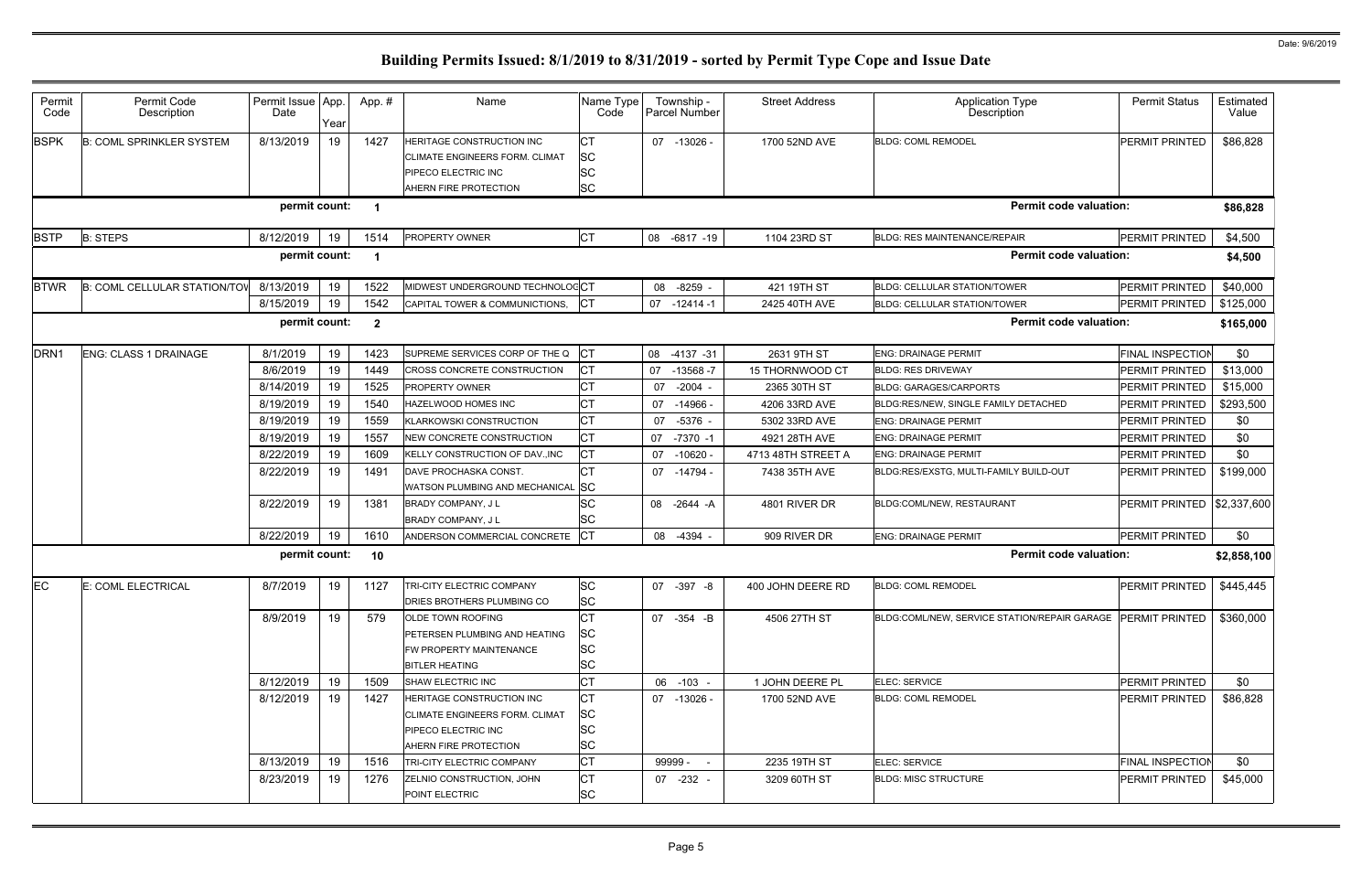| Permit<br>Code | Permit Code<br>Description   | Permit Issue App.<br>Date | Year | App. #                  | Name                                                                                                                                                                                             | Name Type<br>Code                                                                 | Township -<br>Parcel Number | <b>Street Address</b> | <b>Application Type</b><br>Description | <b>Permit Status</b>  | Estimated<br>Value |
|----------------|------------------------------|---------------------------|------|-------------------------|--------------------------------------------------------------------------------------------------------------------------------------------------------------------------------------------------|-----------------------------------------------------------------------------------|-----------------------------|-----------------------|----------------------------------------|-----------------------|--------------------|
| EC.            | E: COML ELECTRICAL           | 8/26/2019                 | 19   | 1184                    | <b>BUILD TO SUIT INC</b><br><b>HORNBUCKLE HEATING &amp; AC</b><br>RYAN AND ASSOCIATES, INC<br>LIGHTING MAINTENANCE INC<br>LIGHTING MAINTENANCE INC<br>LIGHTING MAINTENANCE INC                   | <b>CT</b><br><b>SC</b><br><b>SC</b><br><b>SC</b><br><b>SC</b><br><b>CT</b>        | 07 -14036 -                 | 510 VALLEY VIEW DR    | BLDG:COML/NEW, HOSPITALS/INSTITUTIONAL | PERMIT PRINTED        | \$2,045,500        |
|                |                              | 8/26/2019                 | 19   | 142                     | HERITAGE ACADEMY AND LEARNING<br>LENNY DESANTIAGO PLUMBING<br><b>ALWAYS PLUMBING</b><br>ADVANTAGE ELCTRL SERVICES INC<br>KOEHLER ELECTRIC INC, J W<br>SHAW ELECTRIC INC<br>TOTAL MAINTENANCE INC | Iст<br><b>SC</b><br><b>SC</b><br><b>SC</b><br><b>SC</b><br><b>SC</b><br><b>SC</b> | -2750 -<br>07               | 3810 27TH ST          | <b>BLDG: COML REMODEL</b>              | <b>PERMIT PRINTED</b> | \$29,100           |
|                |                              | permit count:             |      | $\overline{\mathbf{8}}$ |                                                                                                                                                                                                  |                                                                                   |                             |                       | <b>Permit code valuation:</b>          |                       | \$3,011,873        |
| ECM6           | E: COML ELCT MTR RECNCT (6 M | 8/29/2019                 | 19   | 1652                    | PIZANO ELECTRIC INC                                                                                                                                                                              | <b>CT</b>                                                                         | 08 -1432 -                  | 1929 10TH ST          | ELCT: ELCT MTR RECONNCT AFTER 6 MONTHS | PERMIT PRINTED        | \$1,000            |
|                |                              | permit count:             |      | $\overline{\mathbf{1}}$ |                                                                                                                                                                                                  |                                                                                   |                             |                       | <b>Permit code valuation:</b>          |                       | \$1,000            |
| <b>EM</b>      | ZE: ELECTRICAL (MAIL-IN)     | 8/23/2019                 |      | 142                     | ZELNIO CONSTRUCTION, JOHN<br>PAULSEN MANOR APARTMENTS<br>HUNTER ELECTRIC & HOME MAINT<br>BLONDELL PLUMBING SERVICE INC                                                                           | <b>CT</b><br><b>OT</b><br><b>SC</b><br><b>SC</b>                                  | 07 -85                      | 2424 41ST ST          | <b>BLDG: COML REMODEL</b>              | PERMIT PRINTED        | \$0                |
|                |                              | permit count:             |      | $\overline{\mathbf{1}}$ |                                                                                                                                                                                                  |                                                                                   |                             |                       | <b>Permit code valuation:</b>          |                       | \$0                |
| <b>ENB</b>     | <b>B: RES DRIVEWAY</b>       | 8/6/2019                  | 19   | 1449                    | CROSS CONCRETE CONSTRUCTION                                                                                                                                                                      | <b>CT</b>                                                                         | 07 -13568 -7                | 15 THORNWOOD CT       | <b>BLDG: RES DRIVEWAY</b>              | PERMIT PRINTED        | \$13,000           |
|                |                              | permit count:             |      | $\overline{\mathbf{1}}$ |                                                                                                                                                                                                  |                                                                                   |                             |                       | <b>Permit code valuation:</b>          |                       | \$13,000           |
| <b>ER</b>      | E: RES ELECTRICAL            | 8/5/2019                  | 19   | 1438                    | POINT ELECTRIC                                                                                                                                                                                   | <b>CT</b>                                                                         | 07 -1057 -                  | 1805 30TH ST          | ELEC: SERVICE                          | PERMIT PRINTED        | \$0                |
|                |                              | 8/6/2019                  | 19   | 1453                    | TRI-CITY ELECTRIC COMPANY                                                                                                                                                                        | I∩т<br>◡                                                                          | 07 -10291 -                 | 5011 34TH AVENUE A    | ELEC: SERVICE                          | PERMIT PRINTED        | \$0                |
|                |                              | 8/6/2019                  | 19   | 1436                    | BUREAU CO. POOL BUILDERS, INC<br>CONRAD ELECTRIC & REMODELING                                                                                                                                    | <b>CT</b><br><b>SC</b>                                                            | 07 -12690 -                 | 3521 34TH ST          | <b>BLDG: SWIMMING POOL</b>             | <b>PERMIT PRINTED</b> | \$0                |
|                |                              | 8/6/2019                  | 18   | 2032                    | <b>PROPERTY OWNER</b>                                                                                                                                                                            | <b>CT</b>                                                                         | 08 -7407 -                  | 2128 11TH ST          | <b>BLDG: RES MAINTENANCE/REPAIR</b>    | PERMIT PRINTED        | \$9,240            |
|                |                              | 8/7/2019                  | 19   | 1410                    | PLEASURE POOLS & SPAS<br>ROCK RIVER ELECTRIC INC                                                                                                                                                 | <b>CT</b><br><b>SC</b>                                                            | 07 -869 -1                  | 4129 28TH AVE         | <b>BLDG: SWIMMING POOL</b>             | <b>PERMIT PRINTED</b> | \$46,000           |
|                |                              | 8/9/2019                  | 19   | 1074                    | <b>PROPERTY OWNER</b><br>THADDEUS H ELECTRIC INC<br>THADDEUS H ELECTRIC INC                                                                                                                      | <b>CT</b><br><b>SC</b><br><b>SC</b>                                               | 08 -1987 -                  | 1804 17TH AVE         | <b>BLDG: RES REMODEL</b>               | <b>PERMIT PRINTED</b> | \$16,000           |
|                |                              | 8/12/2019                 | 19   | 1502                    | KOEHLER ELECTRIC INC, J W                                                                                                                                                                        | <b>CT</b>                                                                         | 07 -11883 -                 | 3427 52ND STREET CT   | ELEC: SERVICE                          | PERMIT PRINTED        | \$0                |
|                |                              |                           | 19   | 740                     | MCDERMOTT CONSTRUCTION                                                                                                                                                                           | <b>CT</b>                                                                         | 07 -1525 -                  | 2549 34TH ST          | <b>BLDG: RES ADDITION</b>              | PERMIT PRINTED        | \$24,000           |
|                |                              | 8/12/2019                 |      |                         | KLINGBORG ELECTRIC, ROBERT<br>WATSON PLUMBING AND MECHANICAL SC                                                                                                                                  | <b>SC</b>                                                                         |                             |                       |                                        |                       |                    |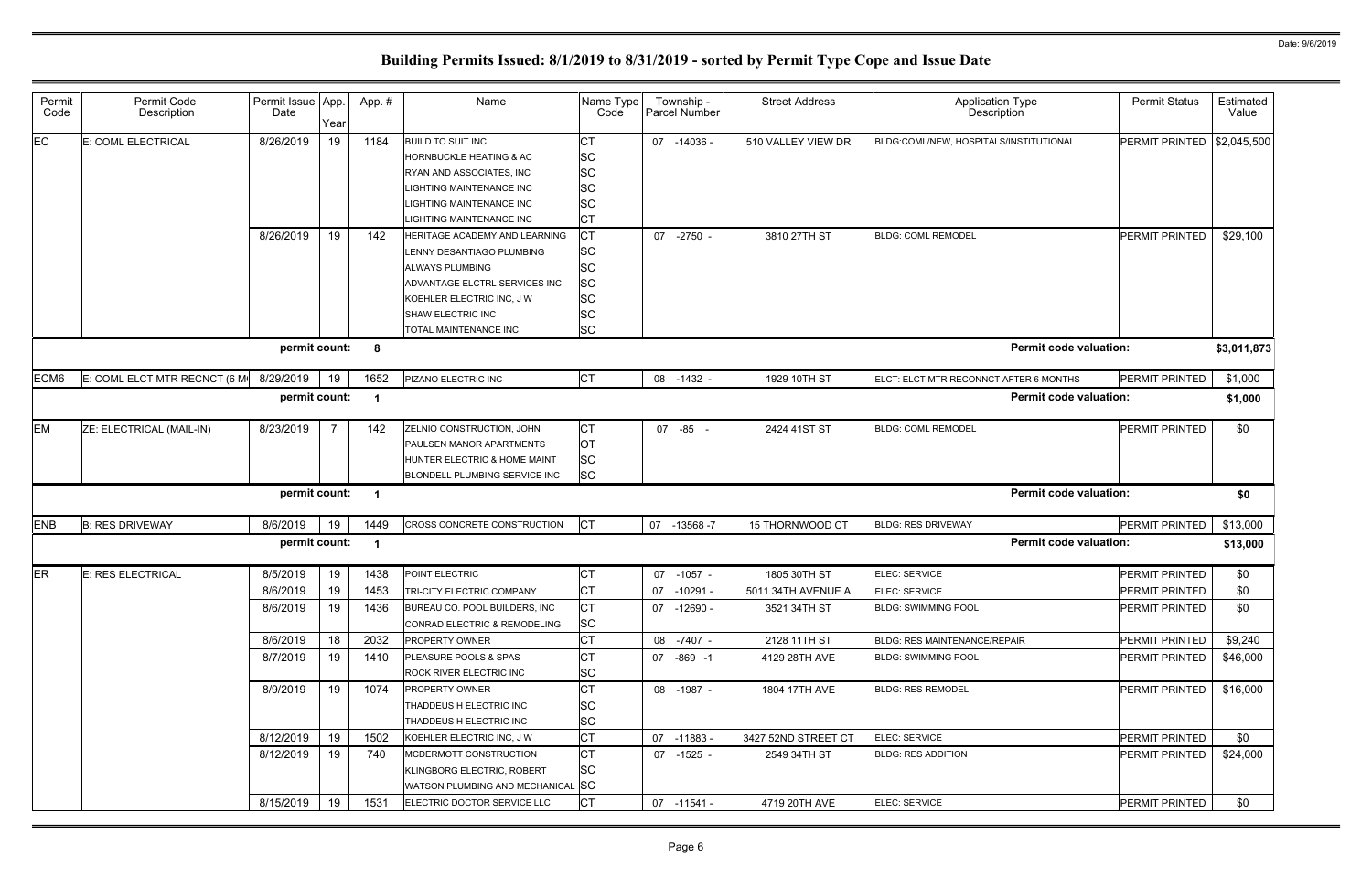| Permit Code<br>Description    | Date      | Year | App.#             | Name                           | Code                                                                                                                                                                                                                                                                                                                                                                                                                                                                                                                                                                                                                                                                                                                                                                                                                                                                                                                 | Township -<br>Parcel Number                                                                                                                                                                                                                                                                                                                   | <b>Street Address</b> | <b>Application Type</b><br><b>Description</b> | <b>Permit Status</b>                                                                                                                                                       | Estimated<br>Value                                             |
|-------------------------------|-----------|------|-------------------|--------------------------------|----------------------------------------------------------------------------------------------------------------------------------------------------------------------------------------------------------------------------------------------------------------------------------------------------------------------------------------------------------------------------------------------------------------------------------------------------------------------------------------------------------------------------------------------------------------------------------------------------------------------------------------------------------------------------------------------------------------------------------------------------------------------------------------------------------------------------------------------------------------------------------------------------------------------|-----------------------------------------------------------------------------------------------------------------------------------------------------------------------------------------------------------------------------------------------------------------------------------------------------------------------------------------------|-----------------------|-----------------------------------------------|----------------------------------------------------------------------------------------------------------------------------------------------------------------------------|----------------------------------------------------------------|
| E: RES ELECTRICAL             | 8/15/2019 | 19   | 1437              |                                | СT                                                                                                                                                                                                                                                                                                                                                                                                                                                                                                                                                                                                                                                                                                                                                                                                                                                                                                                   | 07 -11599 -                                                                                                                                                                                                                                                                                                                                   | 3519 36TH ST          |                                               | PERMIT PRINTED                                                                                                                                                             | \$34,000                                                       |
|                               | 8/15/2019 | 19   | 1532              |                                |                                                                                                                                                                                                                                                                                                                                                                                                                                                                                                                                                                                                                                                                                                                                                                                                                                                                                                                      | 07<br>-1679 -                                                                                                                                                                                                                                                                                                                                 | 1911 32ND ST          | ELEC: SERVICE                                 | PERMIT PRINTED                                                                                                                                                             | \$0                                                            |
|                               | 8/15/2019 | 19   | 1240              |                                |                                                                                                                                                                                                                                                                                                                                                                                                                                                                                                                                                                                                                                                                                                                                                                                                                                                                                                                      | 07 -2012 -                                                                                                                                                                                                                                                                                                                                    | 2334 30TH ST          | <b>BLDG: GARAGES/CARPORTS</b>                 | PERMIT PRINTED                                                                                                                                                             | \$22,200                                                       |
|                               | 8/15/2019 | 19   | 1533              |                                | <b>CT</b>                                                                                                                                                                                                                                                                                                                                                                                                                                                                                                                                                                                                                                                                                                                                                                                                                                                                                                            | $-2208$<br>07                                                                                                                                                                                                                                                                                                                                 | 2422 28TH ST          | ELEC: SERVICE                                 | PERMIT PRINTED                                                                                                                                                             | \$0                                                            |
|                               | 8/15/2019 | 19   | 1362              | ADVANCED CONST & IMPROVEMENT   |                                                                                                                                                                                                                                                                                                                                                                                                                                                                                                                                                                                                                                                                                                                                                                                                                                                                                                                      | 07 -7469 -                                                                                                                                                                                                                                                                                                                                    | 2750 12TH AVE         |                                               | <b>FINAL INSPECTION</b>                                                                                                                                                    | \$19,500                                                       |
|                               | 8/20/2019 | 19   | 1566              |                                | lст                                                                                                                                                                                                                                                                                                                                                                                                                                                                                                                                                                                                                                                                                                                                                                                                                                                                                                                  | 07<br>$-13525$                                                                                                                                                                                                                                                                                                                                | 3404 33RD ST          | ELEC: SERVICE                                 | PERMIT PRINTED                                                                                                                                                             | \$0                                                            |
|                               | 8/20/2019 | 19   | 1567              | TRI-CITY ELECTRIC COMPANY      | Iст                                                                                                                                                                                                                                                                                                                                                                                                                                                                                                                                                                                                                                                                                                                                                                                                                                                                                                                  | $-6800 -$<br>07                                                                                                                                                                                                                                                                                                                               | 2529 30TH AVENUE CT   | ELEC: SERVICE                                 | PERMIT PRINTED                                                                                                                                                             | \$1,800                                                        |
|                               | 8/23/2019 | 19   | 1614              |                                |                                                                                                                                                                                                                                                                                                                                                                                                                                                                                                                                                                                                                                                                                                                                                                                                                                                                                                                      | -8641 -<br>08                                                                                                                                                                                                                                                                                                                                 | 2954 8TH ST           | ELEC: SERVICE                                 | PERMIT PRINTED                                                                                                                                                             | \$1,500                                                        |
|                               | 8/26/2019 | 19   | 1623              |                                | <b>CT</b>                                                                                                                                                                                                                                                                                                                                                                                                                                                                                                                                                                                                                                                                                                                                                                                                                                                                                                            | 07<br>$-5573 - 1$                                                                                                                                                                                                                                                                                                                             | 4816 11TH AVENUE A    | ELEC: SERVICE                                 | FINAL INSPECTION                                                                                                                                                           | \$1,900                                                        |
|                               | 8/26/2019 | 19   | 1622              |                                | Iст                                                                                                                                                                                                                                                                                                                                                                                                                                                                                                                                                                                                                                                                                                                                                                                                                                                                                                                  | 08<br>$-3312 -$                                                                                                                                                                                                                                                                                                                               | 1918 23RD STREET A    | ELEC: WIRING, MISC                            | PERMIT PRINTED                                                                                                                                                             | \$890                                                          |
|                               | 8/26/2019 | 19   | 1011              |                                | <b>CT</b>                                                                                                                                                                                                                                                                                                                                                                                                                                                                                                                                                                                                                                                                                                                                                                                                                                                                                                            | 08<br>-7765 -                                                                                                                                                                                                                                                                                                                                 | 521 25TH AVE          | <b>BLDG: RES REMODEL</b>                      | PERMIT PRINTED                                                                                                                                                             | \$72,950                                                       |
|                               | 8/28/2019 | 19   | 1639              |                                | Iст                                                                                                                                                                                                                                                                                                                                                                                                                                                                                                                                                                                                                                                                                                                                                                                                                                                                                                                  | 08<br>$-6120 - 45$                                                                                                                                                                                                                                                                                                                            | 2811 7TH ST           | <b>ELEC: REWIRE</b>                           | PERMIT PRINTED                                                                                                                                                             | \$1,441                                                        |
|                               | 8/29/2019 | 19   | 1367              |                                | <b>CT</b>                                                                                                                                                                                                                                                                                                                                                                                                                                                                                                                                                                                                                                                                                                                                                                                                                                                                                                            | 08<br>-4000 -                                                                                                                                                                                                                                                                                                                                 | 414 43RD ST           | <b>BLDG: GARAGES/CARPORTS</b>                 | PERMIT PRINTED                                                                                                                                                             | \$19,000                                                       |
|                               | 8/29/2019 | 19   | 1651              |                                | lст                                                                                                                                                                                                                                                                                                                                                                                                                                                                                                                                                                                                                                                                                                                                                                                                                                                                                                                  | $-8945 -$<br>08                                                                                                                                                                                                                                                                                                                               | 209 27TH AVENUE CT    | ELEC: SERVICE                                 | PERMIT PRINTED                                                                                                                                                             | \$1,000                                                        |
|                               |           |      | 23                |                                |                                                                                                                                                                                                                                                                                                                                                                                                                                                                                                                                                                                                                                                                                                                                                                                                                                                                                                                      |                                                                                                                                                                                                                                                                                                                                               |                       |                                               |                                                                                                                                                                            | \$271,421                                                      |
| E: RES ELCT MTR RECNCT (6 MO) | 8/21/2019 | 19   | 1596              |                                |                                                                                                                                                                                                                                                                                                                                                                                                                                                                                                                                                                                                                                                                                                                                                                                                                                                                                                                      | 07 -704 -                                                                                                                                                                                                                                                                                                                                     | 5223 11TH AVENUE A    |                                               | PERMIT PRINTED                                                                                                                                                             | \$0                                                            |
|                               |           |      |                   |                                |                                                                                                                                                                                                                                                                                                                                                                                                                                                                                                                                                                                                                                                                                                                                                                                                                                                                                                                      |                                                                                                                                                                                                                                                                                                                                               |                       |                                               |                                                                                                                                                                            | \$0                                                            |
| M: COML MECHANICAL            | 8/1/2019  | 19   | 1419              |                                | <b>CT</b>                                                                                                                                                                                                                                                                                                                                                                                                                                                                                                                                                                                                                                                                                                                                                                                                                                                                                                            | 08<br>$-5447 - 1$                                                                                                                                                                                                                                                                                                                             | 1500 RIVER DR         | HTG: AIR CONDITIONING, REPLACE                | PERMIT PRINTED                                                                                                                                                             | \$3,800                                                        |
|                               | 8/6/2019  | 19   | 1427              | HERITAGE CONSTRUCTION INC      | <b>CT</b>                                                                                                                                                                                                                                                                                                                                                                                                                                                                                                                                                                                                                                                                                                                                                                                                                                                                                                            | -13026 -<br>07                                                                                                                                                                                                                                                                                                                                | 1700 52ND AVE         |                                               | PERMIT PRINTED                                                                                                                                                             | \$86,828                                                       |
|                               | 8/7/2019  | 19   | 1457              |                                | Iст                                                                                                                                                                                                                                                                                                                                                                                                                                                                                                                                                                                                                                                                                                                                                                                                                                                                                                                  | 08 -553 -2                                                                                                                                                                                                                                                                                                                                    | 3301 4TH AVE          | HTG: FURNACE/AC, REPLACE                      | PERMIT PRINTED                                                                                                                                                             | \$7,854                                                        |
|                               | 8/9/2019  | 19   | 1486              |                                | Iст                                                                                                                                                                                                                                                                                                                                                                                                                                                                                                                                                                                                                                                                                                                                                                                                                                                                                                                  | 08 -176 -                                                                                                                                                                                                                                                                                                                                     | 106 19TH AVE          | HTG: FURNACE/AC, REPLACE                      | PERMIT PRINTED                                                                                                                                                             | \$6,000                                                        |
|                               | 8/9/2019  | 19   | 1487              |                                | Iст                                                                                                                                                                                                                                                                                                                                                                                                                                                                                                                                                                                                                                                                                                                                                                                                                                                                                                                  | 08 -5442 -                                                                                                                                                                                                                                                                                                                                    | 1510 RIVER DR         | HTG: FURNACE/AC, REPLACE                      | PERMIT PRINTED                                                                                                                                                             | \$6,000                                                        |
|                               | 8/12/2019 | 19   | 1507              |                                |                                                                                                                                                                                                                                                                                                                                                                                                                                                                                                                                                                                                                                                                                                                                                                                                                                                                                                                      | 07 -14917 -                                                                                                                                                                                                                                                                                                                                   | 3935 41ST AVENUE DR   | HTG: ROOFTOP UNIT, REPLACE                    | PERMIT PRINTED                                                                                                                                                             | \$12,267                                                       |
|                               | 8/12/2019 | 19   | 1512              |                                | IСТ                                                                                                                                                                                                                                                                                                                                                                                                                                                                                                                                                                                                                                                                                                                                                                                                                                                                                                                  | 08 -5912 -                                                                                                                                                                                                                                                                                                                                    | 709 4TH AVE           | HTG: AIR CONDITIONING. REPLACE                | PERMIT PRINTED                                                                                                                                                             | \$1,800                                                        |
|                               | 8/12/2019 | 19   | 1497              |                                |                                                                                                                                                                                                                                                                                                                                                                                                                                                                                                                                                                                                                                                                                                                                                                                                                                                                                                                      | 08 -8264 -                                                                                                                                                                                                                                                                                                                                    | 1810 5TH AVE          | HTG: OTHER, INSTALL/REPLACE                   | PERMIT PRINTED                                                                                                                                                             | \$4,200                                                        |
|                               | 8/12/2019 | 19   | 1506              |                                |                                                                                                                                                                                                                                                                                                                                                                                                                                                                                                                                                                                                                                                                                                                                                                                                                                                                                                                      | 08 -9177 -                                                                                                                                                                                                                                                                                                                                    | 2001 1ST STREET A     | HTG: ROOFTOP UNIT, REPLACE                    | <b>PERMIT PRINTED</b>                                                                                                                                                      | \$5,500                                                        |
|                               | 8/13/2019 | 19   | 1184              |                                | IСТ                                                                                                                                                                                                                                                                                                                                                                                                                                                                                                                                                                                                                                                                                                                                                                                                                                                                                                                  | 07 -14036 -                                                                                                                                                                                                                                                                                                                                   | 510 VALLEY VIEW DR    |                                               | PERMIT PRINTED   \$2,045,500                                                                                                                                               |                                                                |
|                               |           |      | Permit Issue App. | permit count:<br>permit count: | <b>DURIAN BUILDERS</b><br>WEISSER & SONS ELECTRIC<br><b>WIRTH</b><br>2ND GENERATION GARAGE BUILDERS<br><b>PROPERTY OWNER</b><br>KOEHLER ELECTRIC INC. J W<br>HINTERMEISTER ELECTRIC LLC<br><b>WEISSER &amp; SONS ELECTRIC</b><br>ART-O-LITE ELECTRIC CO<br>SHAW ELECTRIC INC<br><b>BLAZE RESTORATION INC</b><br><b>ROCK RIVER ELECTRIC INC</b><br>ELECTRIC DOCTOR SERVICE LLC<br>QC GENERAL, INC<br><b>PROPERTY OWNER</b><br><b>DJR MAINTENANCE &amp; REMODEL</b><br><b>PROPERTY OWNER</b><br><b>FREED HEATING &amp; AC</b><br><b>CLIMATE ENGINEERS FORM. CLIMAT</b><br><b>PIPECO ELECTRIC INC</b><br>AHERN FIRE PROTECTION<br>KALE HEATING & AC<br><b>BITLER HEATING</b><br><b>CRAWFORD HEATING &amp; COOLING</b><br><b>WATSON PLBG &amp; MECHANICAL INC</b><br>MIDWEST CLIMATE SOLUTIONS<br><b>BUILD TO SUIT INC</b><br><b>HORNBUCKLE HEATING &amp; AC</b><br>RYAN AND ASSOCIATES, INC<br>LIGHTING MAINTENANCE INC | <b>SC</b><br><b>SC</b><br>BLACKHAWK ELECTRIC ENTERPRISES CT<br><b>SC</b><br>Iст<br><b>SC</b><br>DAVENPORT ELECTRIC CONTRACT CO CT<br><b>SC</b><br><b>SC</b><br><b>CT</b><br><b>SC</b><br><b>SC</b><br><b>SC</b><br>CMS MECHANICAL SERVICE COMPANY CT<br><b>SC</b><br>CMS MECHANICAL SERVICE COMPANY CT<br><b>SC</b><br><b>SC</b><br><b>SC</b> | Name Type             |                                               | <b>BLDG: RES REMODEL</b><br><b>BLDG: GARAGES/CARPORTS</b><br>ELCT: ELCT MTR RECONNCT AFTER 6 MONTHS<br><b>BLDG: COML REMODEL</b><br>BLDG:COML/NEW, HOSPITALS/INSTITUTIONAL | <b>Permit code valuation:</b><br><b>Permit code valuation:</b> |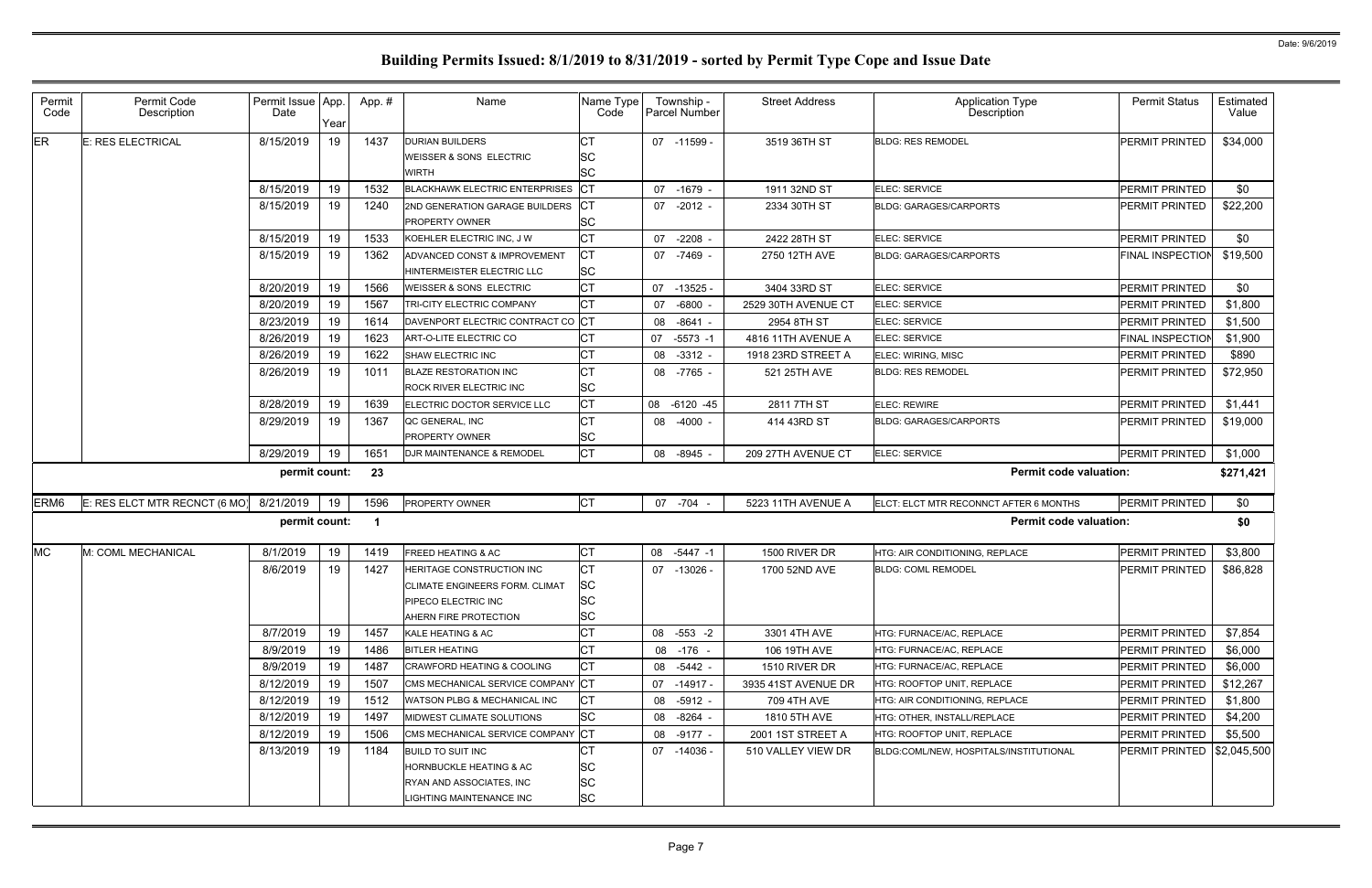| Permit<br>Code | Permit Code<br>Description | Permit Issue   App.<br>Date | Year | App.#                   | Name                                                                                                                                                                                                    | Name Type<br>Code                                                                | Township -<br><b>Parcel Number</b> | <b>Street Address</b>                                | Application Type<br>Description                             | <b>Permit Status</b>              | Estimated<br>Value |
|----------------|----------------------------|-----------------------------|------|-------------------------|---------------------------------------------------------------------------------------------------------------------------------------------------------------------------------------------------------|----------------------------------------------------------------------------------|------------------------------------|------------------------------------------------------|-------------------------------------------------------------|-----------------------------------|--------------------|
| <b>MC</b>      | M: COML MECHANICAL         | 8/13/2019                   | 19   | 1184                    | <b>IGHTING MAINTENANCE INC</b>                                                                                                                                                                          | <b>SC</b>                                                                        | 07 -14036 -                        | 510 VALLEY VIEW DR                                   | BLDG:COML/NEW, HOSPITALS/INSTITUTIONAL                      | <b>PERMIT PRINTED \$2,045,500</b> |                    |
|                |                            | 8/13/2019                   | 19   | 371                     | <b>RUSSELL CONSTRUCTION</b><br><b>TRI-CITY ELECTRIC COMPANY</b><br>RYAN & ASSOCIATES INC<br>RYAN & ASSOCIATES INC                                                                                       | <b>CT</b><br><b>SC</b><br><b>SC</b><br><b>SC</b>                                 | 08 -9290 -                         | 1300 RIVER DR                                        | <b>BLDG: COML REMODEL</b>                                   | PERMIT PRINTED   \$4,142,866      |                    |
|                |                            | 8/14/2019                   | 19   | 579                     | OLDE TOWN ROOFING<br><b>PETERSEN PLUMBING AND HEATING</b><br>FW PROPERTY MAINTENANCE<br><b>BITLER HEATING</b>                                                                                           | <b>CT</b><br>SC<br><b>SC</b><br><b>SC</b>                                        | 07 - 354 - B                       | 4506 27TH ST                                         | BLDG:COML/NEW, SERVICE STATION/REPAIR GARAGE PERMIT PRINTED |                                   | \$360,000          |
|                |                            | 8/19/2019                   | 19   | 1551                    | <b>BRADY COMPANY, JL</b>                                                                                                                                                                                | СT                                                                               | -12777 -<br>07                     | 4004 38TH AVE                                        | HTG: ROOFTOP UNIT, REPLACE                                  | <b>PERMIT PRINTED</b>             | \$14,000           |
|                |                            | 8/20/2019                   | 19   | 1561                    | <b>PRECISION AIR HTG &amp; AC INC</b>                                                                                                                                                                   | <b>CT</b>                                                                        | 07<br>-13121 -                     | 4805 22ND AVE                                        | HTG: ROOFTOP UNIT, REPLACE                                  | PERMIT PRINTED                    | \$8,000            |
|                |                            | 8/20/2019                   | 19   | 1562                    | TOTAL MAINTENANCE INC                                                                                                                                                                                   | <b>CT</b>                                                                        | 07 -2426                           | 4439 AVENUE OF THE CITIES HTG: ROOFTOP UNIT, REPLACE |                                                             | <b>PERMIT PRINTED</b>             | \$9,872            |
|                |                            | 8/20/2019                   | 19   | 1560                    | <b>CRAWFORD HEATING &amp; COOLING</b>                                                                                                                                                                   | <b>CT</b>                                                                        | 08 -1197 -                         | 1702 6TH AVE                                         | HTG: ROOFTOP UNIT, REPLACE                                  | PERMIT PRINTED                    | \$17,000           |
|                |                            | 8/21/2019                   | 19   | 1597                    | <b>TOTAL MAINTENANCE INC</b>                                                                                                                                                                            | <b>CT</b>                                                                        | $-331 - 3$<br>07                   | 4700 38TH AVE                                        | HTG: AIR CONDITIONING, REPLACE                              | PERMIT PRINTED                    | \$4,462            |
|                |                            | 8/22/2019                   | 19   | 1606                    | PETERSEN PLUMBING AND HEATING                                                                                                                                                                           | <b>CT</b>                                                                        | $-6276$ -<br>08                    | 402 46TH ST                                          | HTG: FURNACE/AC, REPLACE                                    | <b>FINAL INSPECTION</b>           | \$5,982            |
|                |                            | 8/23/2019                   | 19   | 1244                    | BUSH CONSTRUCTION COMPANY INC.<br><b>BRADY COMPANY, JL</b><br><b>BRADY COMPANY, JL</b>                                                                                                                  | SC<br><b>SC</b>                                                                  | 07 -5951                           | 3535 AVENUE OF THE CITIES BLDG: COML REMODEL         |                                                             | <b>PERMIT PRINTED</b>             | \$280,799          |
|                |                            | 8/28/2019                   | 19   | 1642                    | <b>BRADY COMPANY, JL</b>                                                                                                                                                                                | СT                                                                               | 08 -428 -                          | 2201 5TH AVE                                         | HTG: FURNACE/AC, REPLACE                                    | PERMIT PRINTED                    | \$6,000            |
|                |                            | 8/30/2019                   | 19   | 1654                    | <b>CLIMATE ENGINEERS FORM. CLIMAT</b>                                                                                                                                                                   | <b>CT</b>                                                                        | 07 -14917 -                        | 3937 41ST AVENUE DR                                  | HTG: OTHER, INSTALL/REPLACE                                 | PERMIT PRINTED                    | \$16,450           |
|                |                            | 8/30/2019                   | 19   | 142                     | HERITAGE ACADEMY AND LEARNING<br>LENNY DESANTIAGO PLUMBING<br><b>ALWAYS PLUMBING</b><br>ADVANTAGE ELCTRL SERVICES INC<br>KOEHLER ELECTRIC INC. J W<br><b>SHAW ELECTRIC INC</b><br>TOTAL MAINTENANCE INC | <b>CT</b><br><b>SC</b><br><b>SC</b><br><b>SC</b><br>SC<br><b>SC</b><br><b>SC</b> | 07 -2750 -                         | 3810 27TH ST                                         | <b>BLDG: COML REMODEL</b>                                   | <b>PERMIT PRINTED</b>             | \$29,100           |
|                |                            | permit count: 22            |      |                         |                                                                                                                                                                                                         |                                                                                  |                                    |                                                      | <b>Permit code valuation:</b>                               |                                   | \$7,074,280        |
| <b>MCI</b>     | M: COML INVESTIGATION      | 8/12/2019                   | 19   | 1510                    | KALE HEATING & AC                                                                                                                                                                                       | <b>CT</b>                                                                        | 07<br>$-14408$                     | 900 42ND AVENUE DR                                   | <b>HTG: AIR CONDITIONING, REPLACE</b>                       | PERMIT PRINTED                    | \$3,797            |
|                |                            | 8/14/2019                   | 19   | 1526                    | <b>PROPERTY OWNER</b>                                                                                                                                                                                   | <b>CT</b>                                                                        | 08 -8269 -                         | 525 19TH ST                                          | <b>INVESTIGATION</b>                                        | PERMIT PRINTED                    | \$0                |
|                |                            | permit count:               |      | $\overline{\mathbf{2}}$ |                                                                                                                                                                                                         |                                                                                  |                                    |                                                      | <b>Permit code valuation:</b>                               |                                   | \$3,797            |
| <b>MR</b>      | M: RES MECHANICAL          | 8/2/2019                    | 19   | 1434                    | <b>TOTAL MAINTENANCE INC</b>                                                                                                                                                                            | СT                                                                               | 07 -1164 -                         | 1519 29TH ST                                         | <b>HTG: AIR CONDITIONING, REPLACE</b>                       | PERMIT PRINTED                    | \$4,881            |
|                |                            | 8/2/2019                    | 19   | 1429                    | KLAUER HEATING & AC LTD                                                                                                                                                                                 | <b>CT</b>                                                                        | 07 -12742 -                        | 5403 18TH AVE                                        | HTG: FURNACE/AC, REPLACE                                    | <b>FINAL INSPECTION</b>           | \$5,125            |
|                |                            | 8/2/2019                    | 19   | 1433                    | A1 MORRIS HEATING AND COOLING                                                                                                                                                                           | <b>CT</b>                                                                        | 08 -8056                           | 1433 11TH STREET A                                   | <b>HTG: AIR CONDITIONING. INSTALL</b>                       | <b>FINAL INSPECTION</b>           | \$8,800            |
|                |                            | 8/2/2019                    | 19   | 1430                    | KLAUER HEATING & AC LTD                                                                                                                                                                                 | СT                                                                               | 08 -8409 -                         | 2114 2ND ST                                          | <b>HTG: AIR CONDITIONING, REPLACE</b>                       | <b>FINAL INSPECTION</b>           | \$4,950            |
|                |                            | 8/2/2019                    | 19   | 1435                    | TOTAL MAINTENANCE INC                                                                                                                                                                                   | <b>CT</b>                                                                        | 08 -8614 -11                       | 3129 11TH AVENUE A                                   | HTG: FURNACE/AC, REPLACE                                    | PERMIT PRINTED                    | \$4,943            |
|                |                            | 8/7/2019                    | 19   | 1461                    | KALE HEATING & AC                                                                                                                                                                                       | SC                                                                               | 07 -1162 -                         | 2735 16TH AVE                                        | HTG: FURNACE/AC, REPLACE                                    | PERMIT PRINTED                    | \$6,650            |
|                |                            | 8/7/2019                    | 19   | 1459                    | KALE HEATING & AC                                                                                                                                                                                       | <b>CT</b>                                                                        | 07<br>$-13496$                     | 4240 22ND AVE                                        | <b>HTG: AIR CONDITIONING, REPLACE</b>                       | PERMIT PRINTED                    | \$2,600            |
|                |                            | 8/7/2019                    | 19   | 1460                    | <b>FAMILY HEATING &amp; COOLING</b>                                                                                                                                                                     | <b>CT</b>                                                                        | 07 -14094                          | 11 ORCHARD HILL BLVD                                 | <b>HTG: AIR CONDITIONING, REPLACE</b>                       | PERMIT PRINTED                    | \$7,385            |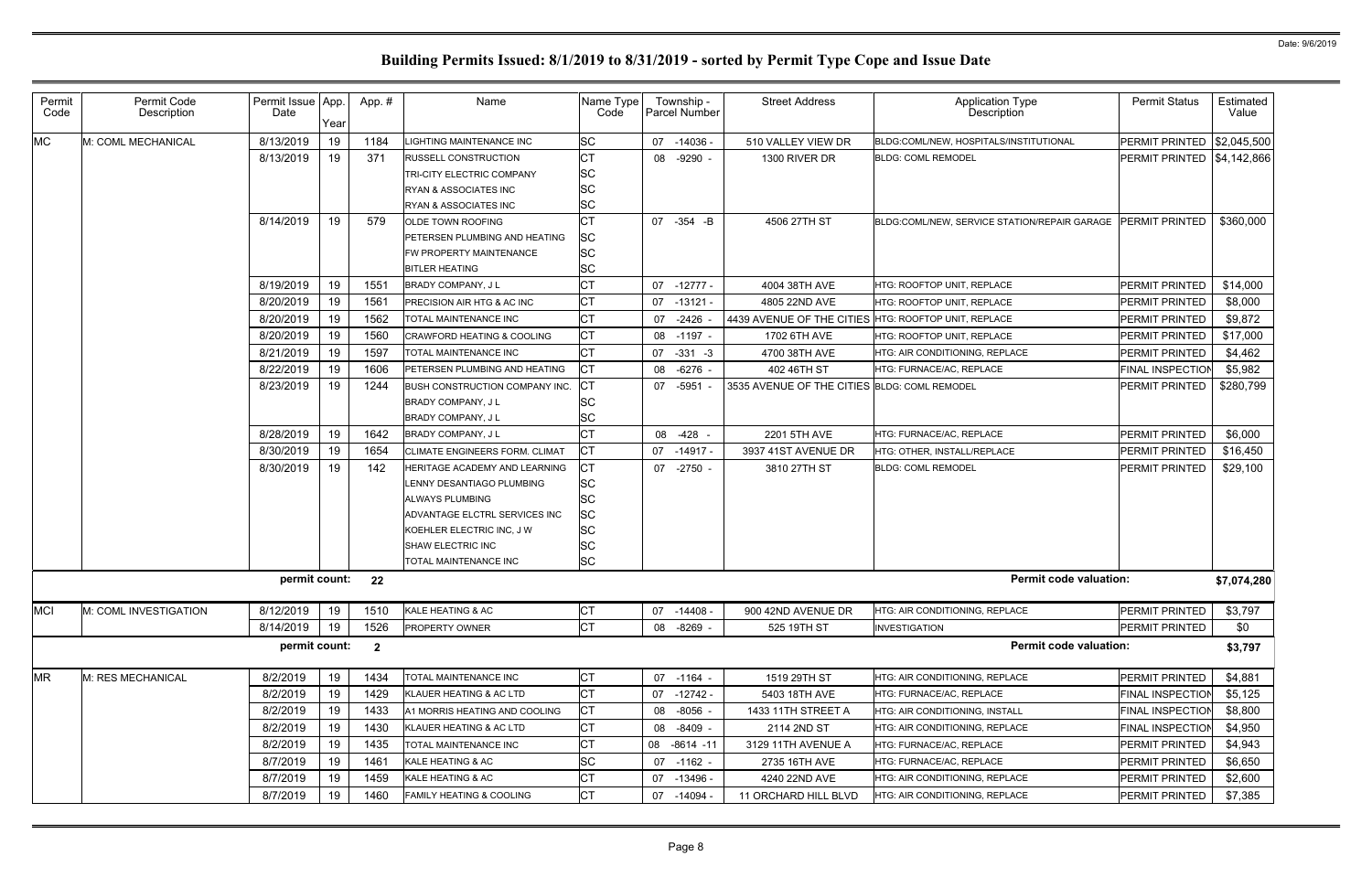| Permit<br>Code | Permit Code<br>Description | Permit Issue App.<br>Date | Year | App.# | Name                                                          | Name Type<br>Code      | Township -<br><b>Parcel Number</b> | <b>Street Address</b> | Application Type<br>Description        | <b>Permit Status</b>              | Estimated<br>Value |
|----------------|----------------------------|---------------------------|------|-------|---------------------------------------------------------------|------------------------|------------------------------------|-----------------------|----------------------------------------|-----------------------------------|--------------------|
| <b>MR</b>      | M: RES MECHANICAL          | 8/7/2019                  | 19   | 1458  | <b>FREED HEATING &amp; AC</b>                                 | <b>CT</b>              | 07 -6382 -                         | 1116 40TH ST          | HTG: AIR CONDITIONING, REPLACE         | PERMIT PRINTED                    | \$6,000            |
|                |                            | 8/7/2019                  | 19   | 1451  | MAINTENANCE PRO TEAM<br><b>PRECISION AIR HTG &amp; AC INC</b> | <b>CT</b><br><b>SC</b> | 08 -3096 -20                       | 3206 4TH ST           | <b>BLDG: RES REMODEL</b>               | <b>PERMIT PRINTED</b>             | \$19,000           |
|                |                            | 8/7/2019                  | 19   | 1462  | KLAUER HEATING & AC LTD                                       | <b>CT</b>              | 08 -4798                           | 915 12TH AVE          | HTG: FURNACE/AC, REPLACE               | <b>FINAL INSPECTION</b>           | \$5,970            |
|                |                            | 8/7/2019                  | 19   | 1463  | <b>CRAWFORD HEATING &amp; COOLING</b>                         | <b>CT</b>              | 08 -6190                           | 4210 5TH AVE          | HTG: AIR CONDITIONING, INSTALL         | PERMIT PRINTED                    | \$13,175           |
|                |                            | 8/9/2019                  | 19   | 1485  | <b>CLINT'S HEATING &amp; AIR LLC</b>                          | <b>CT</b>              | 07<br>$-5573 - 1$                  | 4816 11TH AVENUE A    | <b>HTG: FURNACE/AC. REPLACE</b>        | PERMIT PRINTED                    | \$7,500            |
|                |                            | 8/9/2019                  | 19   | 1488  | KALE HEATING & AC                                             | <b>SC</b>              | 07 -9454                           | 4104 17TH AVE         | HTG: AIR CONDITIONING, REPLACE         | <b>PERMIT PRINTED</b>             | \$3,897            |
|                |                            | 8/12/2019                 | 19   | 1494  | <b>BRADY COMPANY, JL</b>                                      | <b>CT</b>              | 07 -11307 -                        | 4313 26TH AVE         | HTG: AIR CONDITIONING, REPLACE         | <b>PERMIT PRINTED</b>             | \$2,700            |
|                |                            | 8/12/2019                 | 19   | 1495  | <b>CRAWFORD HEATING &amp; COOLING</b>                         | <b>CT</b>              | 07 -1194 -                         | 2920 15TH AVE         | HTG: AIR CONDITIONING, REPLACE         | PERMIT PRINTED                    | \$5,975            |
|                |                            | 8/12/2019                 | 19   | 1508  | FREED HEATING & AC                                            |                        | 07 -1535                           | 2525 33RD ST          | <b>HTG: AIR CONDITIONING, REPLACE</b>  | PERMIT PRINTED                    | \$3,075            |
|                |                            | 8/12/2019                 | 19   | 1496  | <b>TOTAL MAINTENANCE INC</b>                                  | <b>CT</b>              | 08 -2906                           | 2414 5TH AVE          | HTG: AIR CONDITIONING, REPLACE         | PERMIT PRINTED                    | \$3,990            |
|                |                            | 8/14/2019                 | 19   | 1524  | <b>PROPERTY OWNER</b>                                         |                        | 08 -1546 -                         | 119 35TH ST           | PLBG: WATER HEATER                     | PERMIT PRINTED                    | \$350              |
|                |                            | 8/15/2019                 | 19   | 1539  | TOTAL MAINTENANCE INC                                         | <b>CT</b>              | 07 -10092 -                        | 5037 44TH AVE         | HTG: FURNACE/AC, REPLACE               | PERMIT PRINTED                    | \$10,488           |
|                |                            | 8/15/2019                 | 19   | 1536  | KALE HEATING & AC                                             |                        | 07 -1835                           | 1605 33RD ST          | <b>HTG: AIR CONDITIONING, REPLACE</b>  | PERMIT PRINTED                    | \$4,837            |
|                |                            | 8/15/2019                 | 19   | 1537  | KLAUER HEATING & AC LTD                                       | <b>CT</b>              | 07 - 7764 -                        | 3755 40TH STREET PL   | <b>HTG: AIR CONDITIONING, REPLACE</b>  | PERMIT PRINTED                    | \$4,615            |
|                |                            | 8/15/2019                 | 19   | 1538  | BRADY COMPANY, J L                                            | <b>CT</b>              | 08 - 7426 -                        | 2023 12TH ST          | HTG: FURNACE/AC. REPLACE               | PERMIT PRINTED                    | \$8,000            |
|                |                            | 8/19/2019                 | 19   | 1552  | <b>SCHEBLER COMPANY</b>                                       | <b>CT</b>              | 08 -6332                           | 914 24TH ST           | HTG: AIR CONDITIONING, REPLACE         | PERMIT PRINTED                    | \$2,851            |
|                |                            | 8/21/2019                 | 19   | 1568  | <b>PETERSEN PLUMBING AND HEATING</b>                          |                        | 08 -6101 -                         | 3207 PARK 16TH ST     | HTG: FURNACE/AC, REPLACE               | PERMIT PRINTED                    | \$7,500            |
|                |                            | 8/22/2019                 | 19   | 1607  | <b>FAMILY HEATING &amp; COOLING</b>                           | СT                     | 08 -9000                           | 2425 2ND ST           | HTG: FURNACE/AC, REPLACE               | PERMIT PRINTED                    | \$6,700            |
|                |                            | 8/22/2019                 | 19   | 1605  | <b>SCHEBLER COMPANY</b>                                       | <b>CT</b>              | 08 -9008                           | 2319 3RD ST           | HTG: FURNACE/AC, REPLACE               | <b>PERMIT PRINTED</b>             | \$5,294            |
|                |                            | 8/23/2019                 | 19   | 1615  | <b>CRAWFORD HEATING &amp; COOLING</b>                         | <b>CT</b>              | 08 -561 -                          | 4216 RIVER DR         | HTG: BOILER/FURNACE, REPLACE           | PERMIT PRINTED                    | \$3,055            |
|                |                            | 8/26/2019                 | 19   | 1618  | CBC PLUMBING HEATING & AIR LLC                                | <b>CT</b>              | 07 -10147 -                        | 4628 50TH ST          | <b>HTG: AIR CONDITIONING, REPLACE</b>  | PERMIT PRINTED                    | \$500              |
|                |                            | 8/26/2019                 | 19   | 1624  | FREED HEATING & AC                                            | СT                     | $07 - 11429$                       | 5723 34TH AVE         | HTG: AIR CONDITIONING, REPLACE         | PERMIT PRINTED                    | \$2,300            |
|                |                            | 8/27/2019                 | 19   | 1633  | O'DELLS HEATING AND AC                                        | СT                     | -5096<br>08                        | 727 25TH AVENUE CT    | HTG: FURNACE/AC, REPLACE               | PERMIT PRINTED                    | \$10,034           |
|                |                            | 8/28/2019                 | 19   | 1643  | <b>GABRILSON HEATING &amp; AC</b>                             | <b>CT</b>              | $-8062$<br>07                      | 3423 28TH AVENUE CT   | HTG: OTHER, INSTALL/REPLACE            | <b>FINAL INSPECTION</b>           | \$1,000            |
|                |                            | 8/30/2019                 | 19   | 1653  | BRADY COMPANY, J L                                            | <b>CT</b>              | 08 -3688                           | 913 29TH ST           | HTG: AIR CONDITIONING, REPLACE         | <b>PERMIT PRINTED</b>             | \$4,000            |
|                |                            | permit count:             |      | 33    |                                                               |                        |                                    |                       | <b>Permit code valuation:</b>          |                                   | \$188,140          |
| PC             | P: COML PLUMBING           | 8/12/2019                 | 19   | 1501  | <b>IPETERSEN PLUMBING AND HEATING</b>                         | СT                     | 08 -328 -C                         | 1201 RIVER DR         | PLBG: INSTALLATION, COMMERCIAL         | <b>PERMIT PRINTED</b>             | \$12,000           |
|                |                            | 8/13/2019                 | 19   | 371   | <b>RUSSELL CONSTRUCTION</b>                                   | <b>CT</b>              | 08 -9290 -                         | 1300 RIVER DR         | <b>BLDG: COML REMODEL</b>              | PERMIT PRINTED   \$4,142,866      |                    |
|                |                            |                           |      |       | <b>TRI-CITY ELECTRIC COMPANY</b>                              | <b>SC</b>              |                                    |                       |                                        |                                   |                    |
|                |                            |                           |      |       | RYAN & ASSOCIATES INC                                         | <b>SC</b>              |                                    |                       |                                        |                                   |                    |
|                |                            |                           |      |       | <b>RYAN &amp; ASSOCIATES INC</b>                              | <b>SC</b>              |                                    |                       |                                        |                                   |                    |
|                |                            | 8/15/2019                 | 19   | 1543  | A+ PLUMBING                                                   | <b>CT</b>              | 08 -4605 -                         | 4100 4TH AVE          | PLBG: INSTALLATION, COMMERCIAL         | PERMIT PRINTED                    | \$3,520            |
|                |                            | 8/20/2019                 | 19   | 1184  | <b>BUILD TO SUIT INC</b>                                      | <b>CT</b>              | 07 -14036 -                        | 510 VALLEY VIEW DR    | BLDG:COML/NEW, HOSPITALS/INSTITUTIONAL | <b>PERMIT PRINTED \$2,045,500</b> |                    |
|                |                            |                           |      |       | <b>HORNBUCKLE HEATING &amp; AC</b>                            | <b>SC</b>              |                                    |                       |                                        |                                   |                    |
|                |                            |                           |      |       | RYAN AND ASSOCIATES, INC                                      | <b>SC</b>              |                                    |                       |                                        |                                   |                    |
|                |                            |                           |      |       | LIGHTING MAINTENANCE INC                                      | <b>SC</b>              |                                    |                       |                                        |                                   |                    |
|                |                            |                           |      |       | IGHTING MAINTENANCE INC                                       | <b>SC</b>              |                                    |                       |                                        |                                   |                    |
|                |                            | 8/20/2019                 | 19   | 1127  | TRI-CITY ELECTRIC COMPANY<br>DRIES BROTHERS PLUMBING CO       | <b>SC</b><br><b>SC</b> | 07 -397 -8                         | 400 JOHN DEERE RD     | <b>BLDG: COML REMODEL</b>              | PERMIT PRINTED                    | \$445,445          |
|                |                            |                           |      |       |                                                               |                        |                                    |                       |                                        |                                   |                    |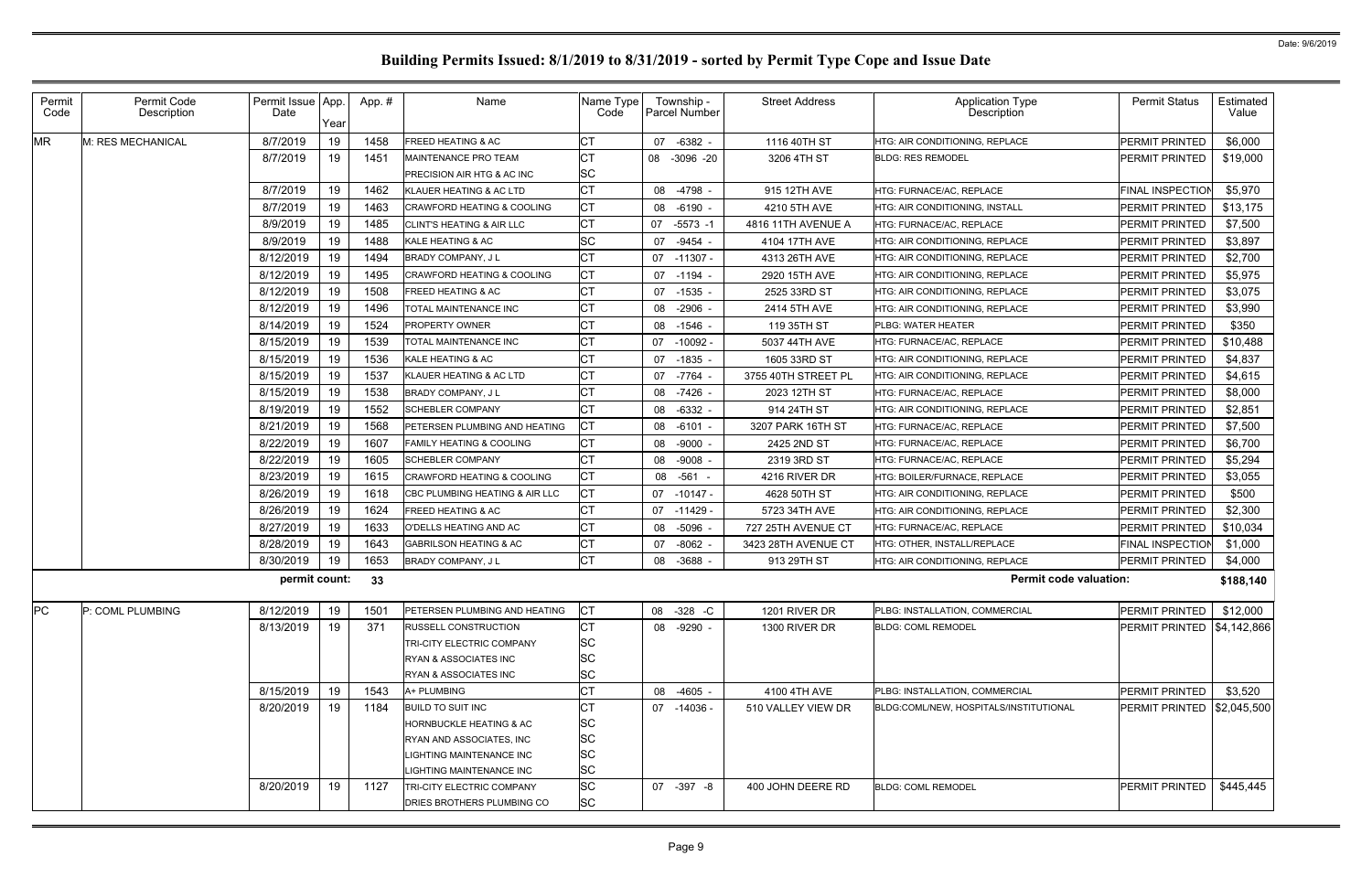| Permit<br>Code   | Permit Code<br>Description   | Permit Issue App.<br>Date | Year | App. #                  | Name                                                                                      | Name Type<br>Code                   | Township -<br><b>Parcel Number</b> | <b>Street Address</b>                        | Application Type<br><b>Description</b> | <b>Permit Status</b>    | Estimated<br>Value |
|------------------|------------------------------|---------------------------|------|-------------------------|-------------------------------------------------------------------------------------------|-------------------------------------|------------------------------------|----------------------------------------------|----------------------------------------|-------------------------|--------------------|
| PC               | P: COML PLUMBING             | 8/23/2019                 | 19   | 1244                    | BUSH CONSTRUCTION COMPANY INC.<br>BRADY COMPANY, J L<br><b>BRADY COMPANY, JL</b>          | Iст<br>SC<br><b>SC</b>              | 07 -5951 -                         | 3535 AVENUE OF THE CITIES BLDG: COML REMODEL |                                        | PERMIT PRINTED          | \$280,799          |
|                  |                              | 8/26/2019                 | 19   | 1619                    | <b>ERICKSON PLUMBING</b>                                                                  | <b>CT</b>                           | 08 -8702 -                         | 1302 7TH ST                                  | PLBG: INSTALLATION, COMMERCIAL         | PERMIT PRINTED          | \$1,000            |
|                  |                              | permit count:             |      | -7                      |                                                                                           |                                     |                                    |                                              | <b>Permit code valuation:</b>          |                         | \$6,931,130        |
| PCM6             | P: COML GAS MTR RECONCT (6 M | 8/19/2019                 | 19   | 1553                    | PETERSEN PLUMBING AND HEATING<br>PETERSEN PLUMBING AND HEATING                            | СT<br><b>ICT</b>                    | 08 - 6276                          | 402 46TH ST                                  | PLBG: WATER HEATER                     | PERMIT PRINTED          | \$1,000            |
|                  |                              | permit count:             |      | $\overline{\mathbf{1}}$ |                                                                                           |                                     |                                    |                                              | <b>Permit code valuation:</b>          |                         | \$1,000            |
| PCR <sub>6</sub> | P: RES GAS MTR RECONCT (6 MO | 8/7/2019                  | 19   | 1465                    | <b>ERICKSON PLUMBING</b>                                                                  | СT                                  | 08<br>$-1546$ -                    | 119 35TH ST                                  | PLBG: GAS MTR RECONNECT AFTER 6 MONTHS | <b>FINAL INSPECTION</b> | \$500              |
|                  |                              | 8/19/2019                 | 19   | 1550                    | PETERSEN PLUMBING AND HEATING                                                             | Iст                                 | 07<br>-12232                       | 3534 56TH STREET PL                          | PLBG: GAS MTR RECONNECT AFTER 6 MONTHS | PERMIT PRINTED          | \$500              |
|                  |                              | permit count:             |      | $\overline{\mathbf{2}}$ |                                                                                           |                                     |                                    |                                              | <b>Permit code valuation:</b>          |                         | \$1,000            |
| <b>PCWH</b>      | P: COML WATER HEATER         | 8/12/2019                 | 19   | 1513                    | <b>BLONDELL PLUMBING SERVICES</b>                                                         | <b>CT</b>                           | 07 -879                            | 2900 41ST ST                                 | <b>PLBG: WATER HEATER</b>              | PERMIT PRINTED          | \$1,000            |
|                  |                              | permit count:             |      | $\overline{\mathbf{1}}$ |                                                                                           |                                     |                                    |                                              | <b>Permit code valuation:</b>          |                         | \$1,000            |
| PCX              | P: COML EXCAVATION           | 8/12/2019                 | 19   | 1504                    | <b>DEMARLIE MAINTENANCE</b>                                                               | <b>CT</b>                           | 08 -529 -                          | 2310 RIVER DR                                | PLBG: SEWER REPAIR                     | <b>FINAL INSPECTION</b> | \$7,000            |
|                  |                              | permit count:             |      | -1                      |                                                                                           |                                     |                                    |                                              | <b>Permit code valuation:</b>          |                         | \$7,000            |
| PGAS             | P: COML GAS PIPING           | 8/15/2019                 | 19   | 1541                    | PETERSEN PLUMBING AND HEATING                                                             | <b>ICT</b>                          | 08 -6276 -                         | 402 46TH ST                                  | PLBG: GAS PIPING                       | PERMIT PRINTED          | \$3,000            |
|                  |                              | permit count:             |      | -1                      |                                                                                           |                                     |                                    |                                              | <b>Permit code valuation:</b>          |                         | \$3,000            |
| PGR              | P: RES GAS PIPING            | 8/1/2019                  | 19   | 1421                    | <b>CRAWFORD COMPANY</b>                                                                   | <b>CT</b>                           | 07 -7471 -                         | 2744 12TH AVE                                | PLBG: GAS PIPING                       | <b>PERMIT PRINTED</b>   | \$500              |
|                  |                              | permit count:             |      | -1                      |                                                                                           |                                     |                                    |                                              | <b>Permit code valuation:</b>          |                         | \$500              |
| <b>PR</b>        | P: RES PLUMBING              | 8/2/2019                  | 19   | 1432                    | <b>CJ NOW</b>                                                                             | СT                                  | 08 -5607 -                         | 1409 14TH ST                                 | PLBG: WATER SERVICE REPAIR             | <b>FINAL INSPECTION</b> | \$0                |
|                  |                              | 8/12/2019                 | 19   | 1500                    | BRADY COMPANY, J L                                                                        | Iст                                 | 07<br>-11541 -                     | 4719 20TH AVE                                | PLBG: INSTALLATION, RESIDENTIAL        | PERMIT PRINTED          | \$3,000            |
|                  |                              | 8/12/2019                 | 19   | 1515                    | NORTHWEST MECHANICAL                                                                      | <b>CT</b>                           | 07 -8546 -                         | 1821 40TH STREET CT                          | PLBG: INSTALLATION, RESIDENTIAL        | PERMIT PRINTED          | \$600              |
|                  |                              | 8/13/2019                 | 19   | 740                     | MCDERMOTT CONSTRUCTION<br>KLINGBORG ELECTRIC, ROBERT<br>WATSON PLUMBING AND MECHANICAL SC | <b>ICT</b><br><b>SC</b>             | 07 -1525 -                         | 2549 34TH ST                                 | <b>BLDG: RES ADDITION</b>              | PERMIT PRINTED          | \$24,000           |
|                  |                              | 8/15/2019                 | 19   | 1437                    | <b>DURIAN BUILDERS</b><br>WEISSER & SONS ELECTRIC<br>WIRTH                                | CT<br><b>SC</b><br><b>SC</b>        | 07 -11599 -                        | 3519 36TH ST                                 | <b>BLDG: RES REMODEL</b>               | PERMIT PRINTED          | \$34,000           |
|                  |                              | 8/22/2019                 | 19   | 1332                    | MAINTENANCE PRO TEAM<br>PETERSEN PLUMBING AND HEATING<br>PRECISION AIR HTG & AC INC       | <b>CT</b><br><b>SC</b><br><b>SC</b> | 08 -7144 -                         | 841 18TH AVENUE A                            | <b>BLDG: RES REMODEL</b>               | PERMIT PRINTED          | \$15,200           |
|                  |                              | 8/26/2019                 | 19   | 1617                    | <b>CJ NOW</b>                                                                             | <b>CT</b>                           | 08 -4703 -                         | 2517 13TH AVE                                | PLBG: SEWER REPAIR                     | <b>FINAL INSPECTION</b> | \$1,000            |
|                  |                              | 8/29/2019                 | 19   | 1644                    | <b>VENHORST PLUMBING, PAUL</b>                                                            | <b>CT</b>                           | 07 -8062 -                         | 3423 28TH AVENUE CT                          | PLBG: INSTALLATION, RESIDENTIAL        | <b>FINAL INSPECTION</b> | \$1,500            |
|                  |                              | 8/30/2019                 | 19   | 1492                    | DAVE PROCHASKA CONST.                                                                     | <b>CT</b>                           | 07 -14793 -                        | 7442 35TH AVE                                | BLDG:RES/EXSTG, MULTI-FAMILY BUILD-OUT | PERMIT PRINTED          | \$199,000          |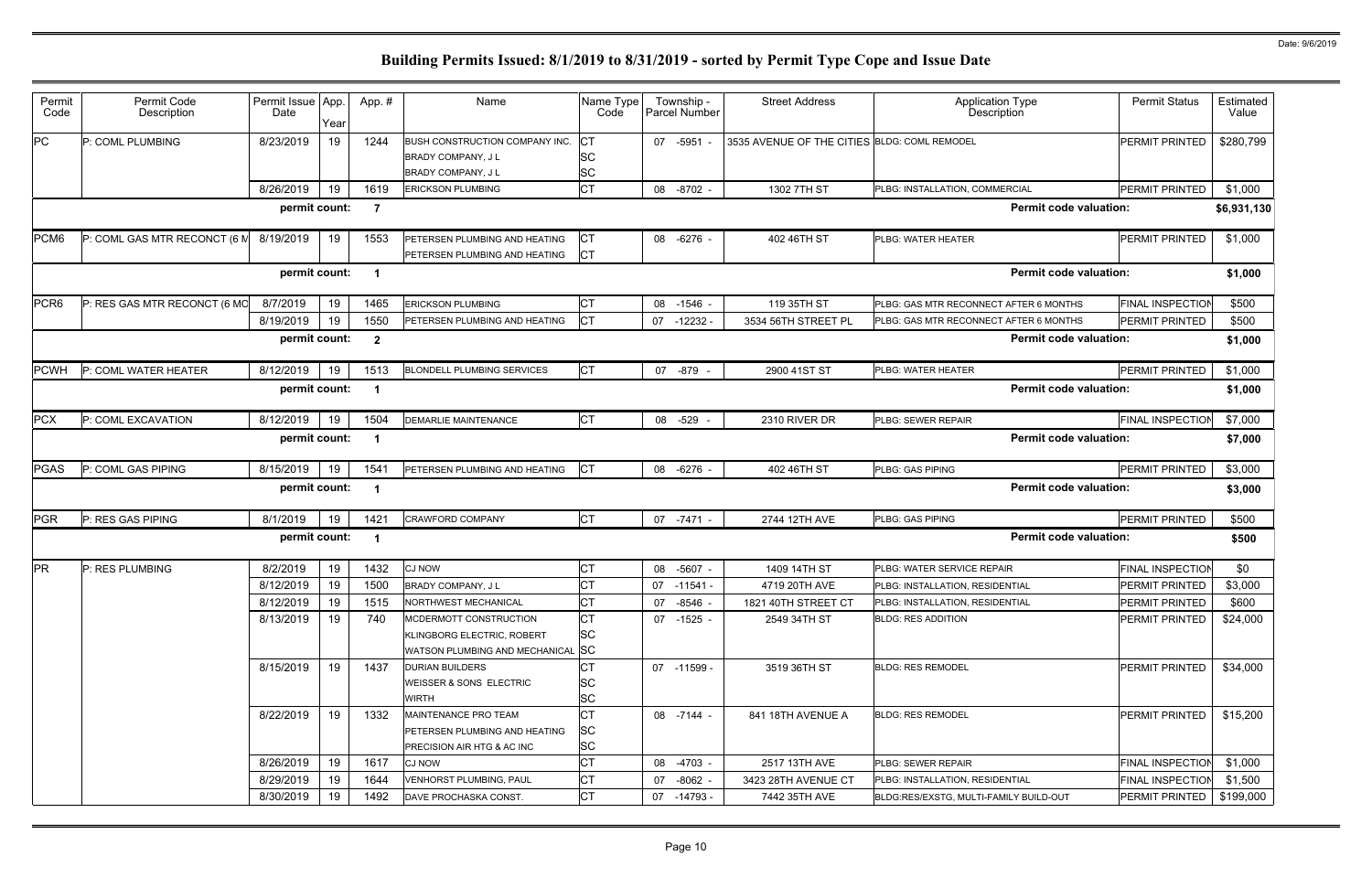| Permit<br>Code | Permit Code<br>Description | Permit Issue App.<br>Date | Year | App.# | Name                                                       | Name Type<br>Code    | Township -<br>Parcel Number | <b>Street Address</b> | <b>Application Type</b><br>Description  | <b>Permit Status</b>    | Estimated<br>Value |
|----------------|----------------------------|---------------------------|------|-------|------------------------------------------------------------|----------------------|-----------------------------|-----------------------|-----------------------------------------|-------------------------|--------------------|
| <b>PR</b>      | P: RES PLUMBING            | 8/30/2019                 | 19   | 1492  | WATSON PLUMBING AND MECHANICAL SC                          |                      | $-14793 -$<br>07            | 7442 35TH AVE         | BLDG:RES/EXSTG, MULTI-FAMILY BUILD-OUT  | PERMIT PRINTED          | \$199,000          |
|                |                            | 8/30/2019                 | 19   | 1491  | DAVE PROCHASKA CONST.<br>WATSON PLUMBING AND MECHANICAL SC | <b>CT</b>            | 07 -14794                   | 7438 35TH AVE         | BLDG:RES/EXSTG, MULTI-FAMILY BUILD-OUT  | PERMIT PRINTED          | \$199,000          |
|                |                            | permit count:             |      | 10    |                                                            |                      |                             |                       | <b>Permit code valuation:</b>           |                         | \$477,300          |
| <b>PRWH</b>    | P: RES WATER HEATER        | 8/2/2019                  | 19   | 1431  | ALL ACTION PLUMBING                                        | СT                   | $-3465 -$<br>08             | 2408 13TH ST          | PLBG: WATER HEATER                      | <b>PERMIT PRINTED</b>   | \$0                |
|                |                            | 8/6/2019                  | 19   | 1446  | <b>ENNY DESANTIAGO PLUMBING</b>                            | <b>CT</b>            | 07<br>$-12103$              | 3515 56TH STREET PL   | PLBG: WATER HEATER                      | <b>PERMIT PRINTED</b>   | \$875              |
|                |                            | 8/7/2019                  | 19   | 1464  | PETERSEN PLUMBING AND HEATING                              | <b>CT</b>            | 08<br>$-2749 - 1$           | 4905 5TH AVE          | PLBG: WATER HEATER                      | PERMIT PRINTED          | \$1,000            |
|                |                            | 8/15/2019                 | 19   | 1535  | TOTAL MAINTENANCE INC                                      | <b>CT</b>            | 07<br>$-10092$              | 5037 44TH AVE         | PLBG: WATER HEATER                      | <b>PERMIT PRINTED</b>   | \$1,500            |
|                |                            | 8/15/2019                 | 19   | 1534  | <b>BRADY COMPANY, JL</b>                                   | <b>CT</b>            | 08<br>-7426 -               | 2023 12TH ST          | PLBG: WATER HEATER                      | <b>PERMIT PRINTED</b>   | \$1,000            |
|                |                            | 8/19/2019                 | 19   | 1554  | WATSON PLUMBING AND MECHANICAL                             | . ICT                | 07<br>$-7476$ .             | 2716 12TH AVE         | <b>PLBG: WATER HEATER</b>               | PERMIT PRINTED          | \$1,000            |
|                |                            | 8/19/2019                 | 19   | 1555  | WATSON PLUMBING AND MECHANICAL CT                          |                      | 08<br>$-3136$ -             | 1832 2ND ST           | PLBG: WATER HEATER                      | PERMIT PRINTED          | \$1,000            |
|                |                            | 8/30/2019                 | 19   | 1658  | ALL ACTION PLUMBING                                        | <b>CT</b>            | -687<br>08                  | 1183 26TH ST          | PLBG: WATER HEATER                      | <b>PERMIT PRINTED</b>   | \$1,000            |
|                |                            | permit count:             |      | -8    |                                                            |                      |                             |                       | <b>Permit code valuation:</b>           |                         | \$7,375            |
| <b>PRX</b>     | P: RES EXCAVATION          | 8/1/2019                  | 19   | 1418  | RIVER BEND PLUMBING SERVICES L                             | <b>CT</b>            | $-5040 -$<br>08             | 1812 11TH ST          | PLBG: WATER SERVICE REPLACEMENT         | FINAL INSPECTION        | \$2,500            |
|                |                            | 8/1/2019                  | 19   | 1420  | BRADY COMPANY, J L                                         | <b>CT</b>            | $-7426$ -<br>08             | 2023 12TH ST          | PLBG: WATER SERVICE REPLACEMENT         | <b>PERMIT PRINTED</b>   | \$2,000            |
|                |                            | 8/20/2019                 | 19   | 1563  | PETERSEN PLUMBING AND HEATING                              | IСТ                  | 08<br>$-7609$ -             | 1728 17TH AVE         | PLBG: WATER SERVICE REPLACEMENT         | <b>FINAL INSPECTION</b> | \$2,500            |
|                |                            | 8/21/2019                 | 19   | 1587  | <b>BLONDELL PLUMBING SERVICES</b>                          | <b>CT</b>            | 08<br>$-221$                | 1657 27TH AVE         | PLBG: WATER SERVICE REPLACEMENT         | PERMIT PRINTED          | \$2,000            |
|                |                            | 8/21/2019                 | 19   | 1585  | <b>BLONDELL PLUMBING SERVICES</b>                          | <b>CT</b>            | $-222$<br>08                | 1647 27TH AVE         | PLBG: WATER SERVICE REPLACEMENT         | PERMIT PRINTED          | \$2,000            |
|                |                            | 8/21/2019                 | 19   | 1583  | <b>BLONDELL PLUMBING SERVICES</b>                          | <b>CT</b>            | $-223$<br>08                | 1645 27TH AVE         | PLBG: WATER SERVICE REPLACEMENT         | <b>PERMIT PRINTED</b>   | \$2,000            |
|                |                            | 8/21/2019                 | 19   | 1579  | <b>BLONDELL PLUMBING SERVICES</b>                          | <b>CT</b>            | $-224$<br>08                | 1635 27TH AVE         | PLBG: WATER SERVICE REPLACEMENT         | PERMIT PRINTED          | \$2,000            |
|                |                            | 8/21/2019                 | 19   | 1580  | <b>BLONDELL PLUMBING SERVICES</b>                          | <b>CT</b>            | 08<br>$-224 - 1$            | 1637 27TH AVE         | PLBG: WATER SERVICE REPLACEMENT         | PERMIT PRINTED          | \$2,000            |
|                |                            | 8/21/2019                 | 19   | 1576  | <b>BLONDELL PLUMBING SERVICES</b>                          | <b>CT</b>            | $-225$<br>08                | 1629 27TH AVE         | PLBG: WATER SERVICE REPLACEMENT         | PERMIT PRINTED          | \$2,000            |
|                |                            | 8/21/2019                 | 19   | 1574  | <b>BLONDELL PLUMBING SERVICES</b>                          | <b>CT</b>            | $-226$<br>08                | 1623 27TH AVE         | PLBG: WATER SERVICE REPLACEMENT         | <b>PERMIT PRINTED</b>   | \$2,000            |
|                |                            | 8/21/2019                 | 19   | 1572  | <b>BLONDELL PLUMBING SERVICES</b>                          | СT                   | $-227$<br>08                | 1619 27TH AVE         | PLBG: WATER SERVICE REPLACEMENT         | PERMIT PRINTED          | \$2,000            |
|                |                            | 8/21/2019                 | 19   | 1571  | <b>BLONDELL PLUMBING SERVICES</b>                          | <b>CT</b>            | $-228$<br>08                | 1615 27TH AVE         | PLBG: WATER SERVICE REPLACEMENT         | PERMIT PRINTED          | \$2,000            |
|                |                            | 8/21/2019                 | 19   | 1569  | <b>BLONDELL PLUMBING SERVICES</b>                          | $\sim$ $\sim$<br>∣∪∣ | 08<br>$-229 -$              | 2640 16TH ST          | PLBG: WATER SERVICE REPLACEMENT         | PERMIT PRINTED          | \$2,000            |
|                |                            | 8/21/2019                 | 19   | 1586  | <b>BLONDELL PLUMBING SERVICES</b>                          | <b>CT</b>            | 08<br>$-3822 -$             | 1648 27TH AVE         | PLBG: WATER SERVICE REPLACEMENT         | PERMIT PRINTED          | \$2,000            |
|                |                            | 8/21/2019                 | 19   | 1584  | <b>BLONDELL PLUMBING SERVICES</b>                          | СT                   | -3824 -<br>08               | 1646 27TH AVE         | PLBG: WATER SERVICE REPLACEMENT         | PERMIT PRINTED          | \$2,000            |
|                |                            | 8/21/2019                 | 19   | 1582  | <b>BLONDELL PLUMBING SERVICES</b>                          | <b>CT</b>            | $-3825 -$<br>08             | 1640 27TH AVE         | PLBG: WATER SERVICE REPLACEMENT         | PERMIT PRINTED          | \$2,000            |
|                |                            | 8/21/2019                 | 19   | 1578  | <b>BLONDELL PLUMBING SERVICES</b>                          | СT                   | $-3827 -$<br>08             | 1634 27TH AVE         | PLBG: WATER SERVICE REPLACEMENT         | PERMIT PRINTED          | \$2,000            |
|                |                            | 8/21/2019                 | 19   | 1577  | <b>BLONDELL PLUMBING SERVICES</b>                          | <b>CT</b>            | 08<br>$-3828 -$             | 1630 27TH AVE         | PLBG: WATER SERVICE REPLACEMENT         | PERMIT PRINTED          | \$2,000            |
|                |                            | 8/21/2019                 | 19   | 1575  | <b>BLONDELL PLUMBING SERVICES</b>                          | СT                   | $-3829 -$<br>08             | 1624 27TH AVE         | PLBG: WATER SERVICE REPLACEMENT         | PERMIT PRINTED          | \$2,000            |
|                |                            | 8/21/2019                 | 19   | 1573  | <b>BLONDELL PLUMBING SERVICES</b>                          | <b>CT</b>            | 08<br>$-3830 -$             | 1620 27TH AVE         | <b>PLBG: WATER SERVICE REPLACEMENT</b>  | PERMIT PRINTED          | \$2,000            |
|                |                            | 8/21/2019                 | 19   | 1570  | <b>BLONDELL PLUMBING SERVICES</b>                          | СT                   | 08<br>-3831 -               | 1614 27TH AVE         | <b>IPLBG: WATER SERVICE REPLACEMENT</b> | <b>PERMIT PRINTED</b>   | \$2,000            |
|                |                            | 8/21/2019                 | 19   | 1588  | <b>BLONDELL PLUMBING SERVICES</b>                          | <b>CT</b>            | $-8719 -$<br>08             | 1701 27TH AVE         | PLBG: WATER SERVICE REPLACEMENT         | PERMIT PRINTED          | \$2,000            |
|                |                            | 8/21/2019                 | 19   | 1590  | <b>BLONDELL PLUMBING SERVICES</b>                          | СT                   | 08<br>-8720 -               | 1705 27TH AVE         | PLBG: WATER SERVICE REPLACEMENT         | PERMIT PRINTED          | \$2,000            |
|                |                            | 8/21/2019                 | 19   | 1589  | <b>BLONDELL PLUMBING SERVICES</b>                          | <b>CT</b>            | $-8721 -$<br>08             | 1702 27TH AVE         | PLBG: WATER SERVICE REPLACEMENT         | PERMIT PRINTED          | \$2,000            |
|                |                            | 8/21/2019                 | 19   | 1593  | <b>BLONDELL PLUMBING SERVICES</b>                          | СT                   | 08 -8722 -                  | 1726 27TH AVE         | PLBG: WATER SERVICE REPLACEMENT         | PERMIT PRINTED          | \$2,000            |